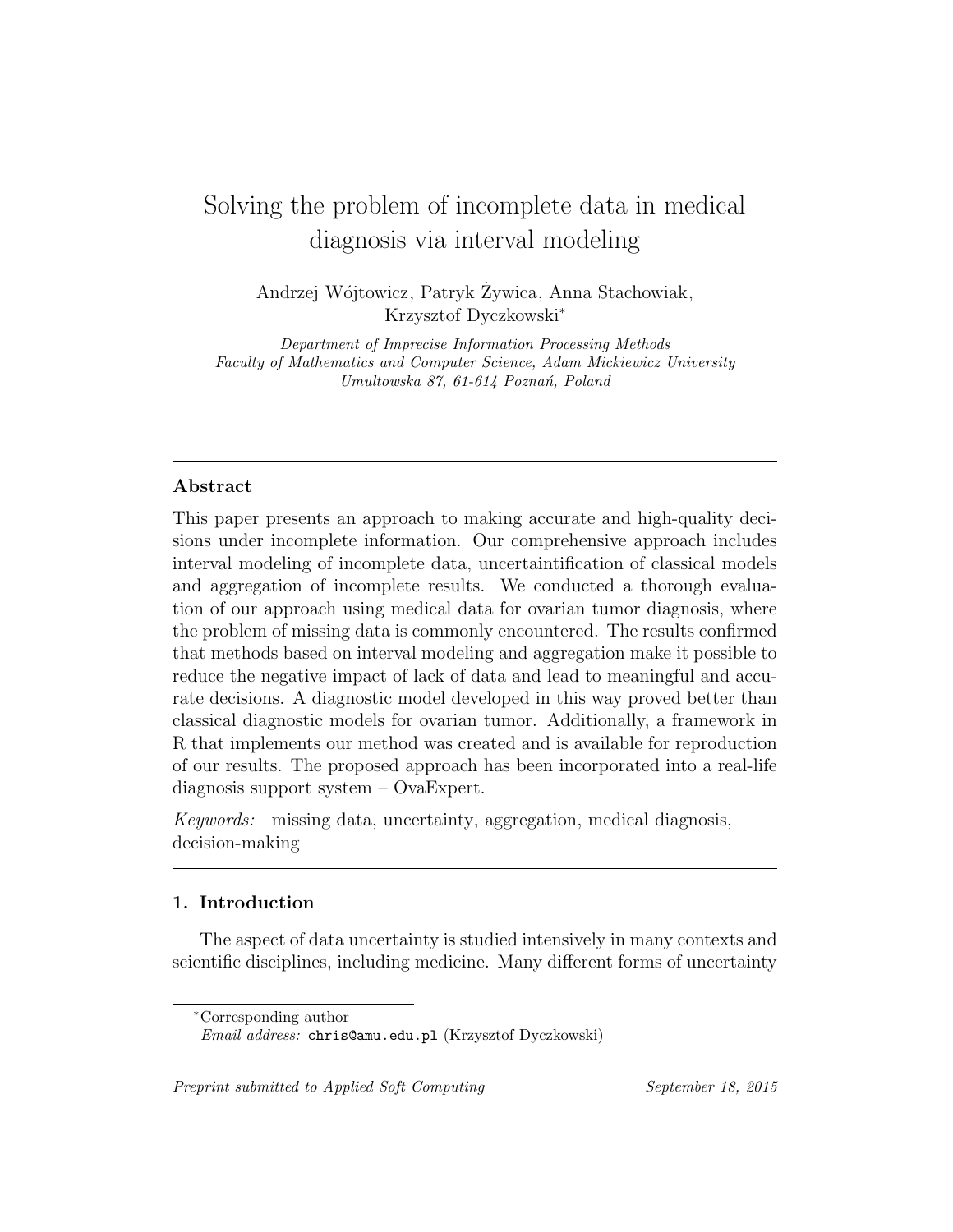in data have been recognized: one comes from conflicting or incomplete information, as well as from multiple interpretation of some phenomenon; another arises from lack of well-defined distinctions or from imprecise boundaries. Functioning under uncertainty and ignorance is an everyday experience of many practitioners, and is impossible to eliminate completely. For example, in medical practice it has been shown  $\begin{bmatrix} 1, 2 \end{bmatrix}$  that the collection of complete data by a physician during examinations can be highly problematic due to the technical limitations of the healthcare institution, the high costs of a medical examination or the high risk of deterioration in a patient's health after a potential examination. The lack of data hinders the use of traditional models for diagnosis support, and there is therefore an urgent need to solve this problem.

One of the possible approaches to managing incompleteness of data is to exploit well-established methods from the field of data imputation (see [\[3\]](#page-31-2)). Undoubtedly in many research areas such an approach is sufficient. However in medical applications, where human life is at stake, it is not so clear whether we can introduce new data which may be subject to small but significant error. Another option is to develop a new model specially dedicated to incomplete data. However, the multiplicity of already existing models makes it difficult to select the right one among them, and consequently physicians are confused and refrain from using any of them. Adding yet another diagnostic model would increase complexity in modeling and computation even further. For these reasons we explore an entirely different path. The main idea is to construct a general method that makes it possible to adapt and integrate existing and well-established diagnostic methods to make them usable with incomplete data.

A direct motivation of our work was the need to support gynecologists in diagnosis of ovarian tumor, including in the case of incomplete data. This type of cancer is particularly difficult to diagnose, and its mortality rates have remained high for many years  $([4])$  $([4])$  $([4])$ . The main problem is to determine whether a tumor is malignant or benign based on two groups of parameters: data from medical history (e.g. age, weight, number of pregnancies) and diagnostic data (e.g. blood markers, ultrasonography). The research problem therefore boils down to a binary classification problem.

There are several well-known models in ovarian tumor diagnostics. Some of them are created by individual research units, such as the Alcazar model and SM; others by organizations (incorporating a number of research centers), such as IOTA LR1. The majority are scoring models and models based on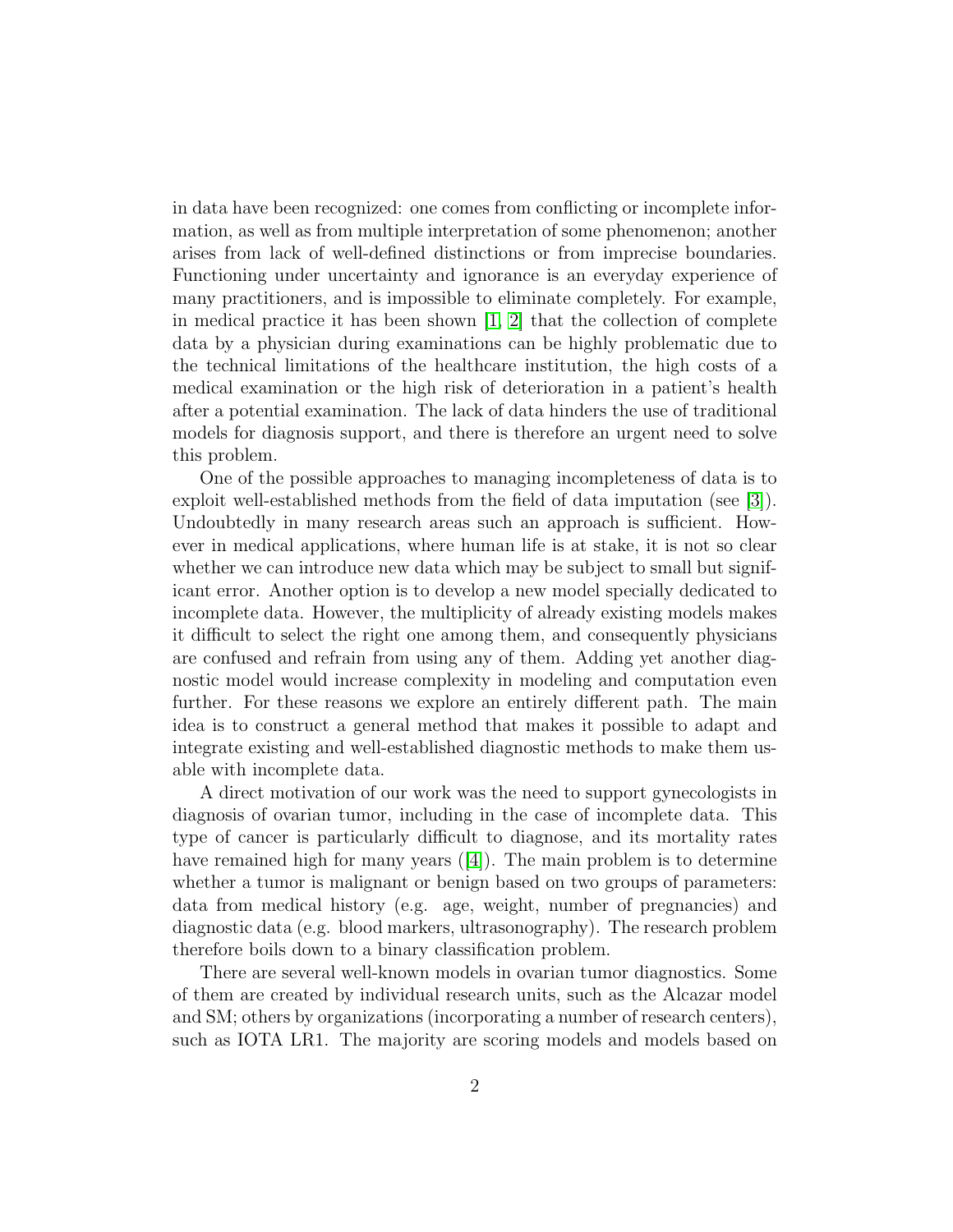logistic regression. These models attain different levels of effectiveness [\[5,](#page-31-4) [6\]](#page-31-5), generally high on internal data but very often much lower during external validation. Different models use different patient attributes, and collecting all of them may be costly and problematic. Moreover, these models are not prepared for the case where some of the data in the patient description are missing. Recently, IOTA developed the first model that is able to handle missing value of one attribute [\[7\]](#page-31-6). In this paper we want to propose general method for handling missing values. The importance of the completeness and quality of medical data was recently highlighted in [\[8\]](#page-32-0).

As a result, the ability to diagnose – called *diagnosability* or *decisiveness* – of these models may be low in many practical situations. So far, all research in this field were made on complete data sets. In consequence the problem of data incompleteness is not well investigated although it is currently discussed in medical community [\[9\]](#page-32-1). Furthermore, unlike in other classification problems, there is no clearly defined and widely accepted indicator of the quality of such a diagnostic model. The most commonly used metrics are the area under the ROC curve (AUC), accuracy, and sensitivity. However, these do not reflect all of the aspects of the problem analyzed here; in particular they do not take into account the level of diagnosability.

In our approach we were able to turn some of the above-mentioned drawbacks into assets, so as to achieve a solution to the problem of incomplete data. During the research we noticed that, since the models use different attributes, they complement one another, allowing better decisions to be made. However, gynecologists were not yet able to take advantage of this fact. To change this, we developed the idea of creating a decision support system that would integrate knowledge derived from a number of models, and provide it in an accessible way to the doctor.

We have developed OvaExpert, a specialist diagnostic system to support gynecologists, including those less experienced, in the proper differentiation of tumors. The results presented in this paper answer problems encountered during work on the OvaExpert system. The system is currently being intensively tested at a number of medical centers. The main objective of the system is to make accurate decisions despite a lack of data. This is achieved by interval modeling of incomplete information. The use of the diversity of diagnostic models allows us to increase the efficiency of diagnosis by aggregating knowledge from many sources. To this end, we implemented a number of aggregation operators and conducted a set of tests to verify how those operators act on real-life data, both complete and incomplete. By sharing our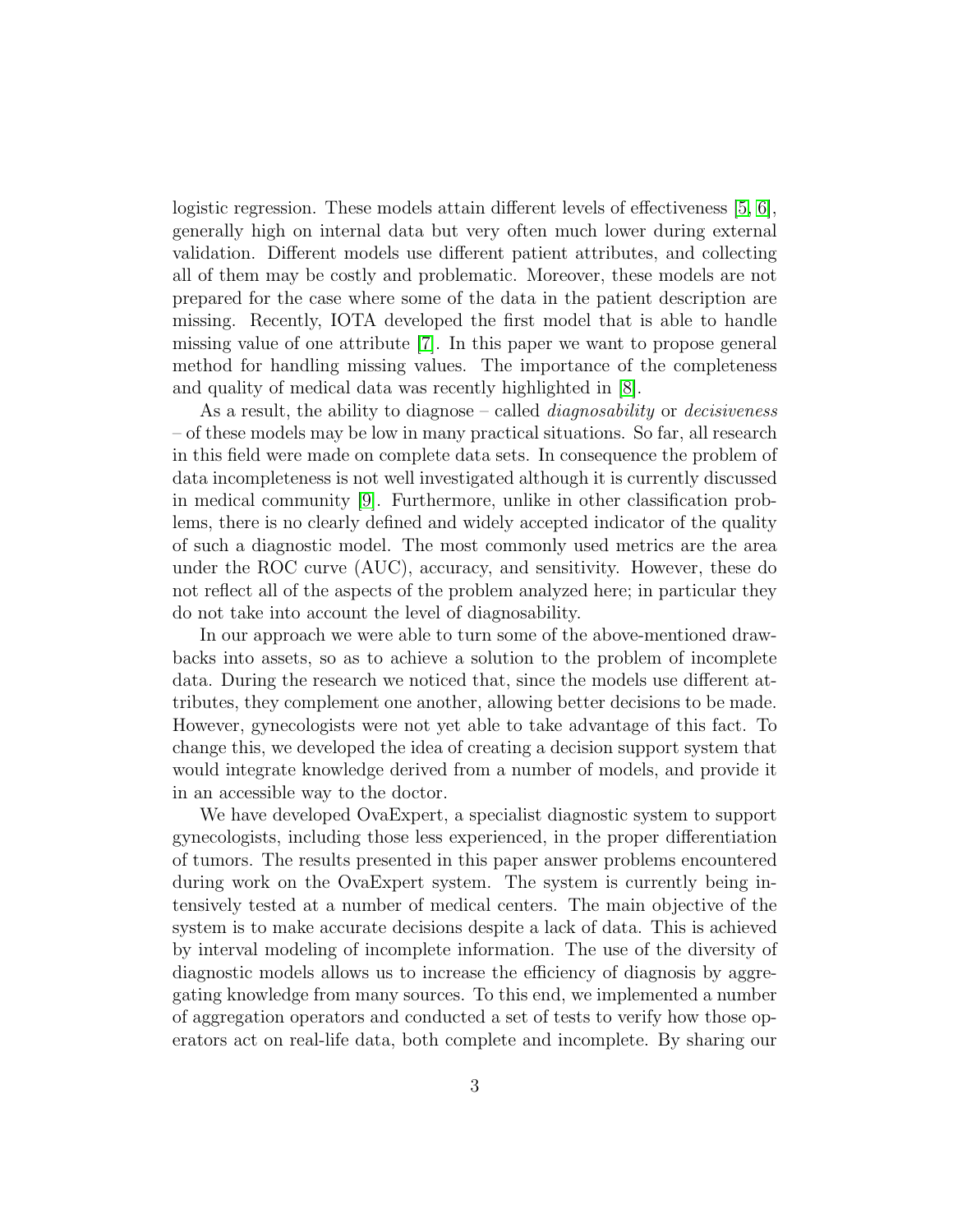work through GitHub, we enable other researchers to verify our results and to reuse our code for their own purposes. We believe that our results may prove valuable not only in ovarian tumor diagnosis, but also in other classification tasks in which the problem of missing and incomplete data is faced.

The remainder of the paper is organized as follows. In Section [2](#page-3-0) we present details of our approach to dealing with data incompleteness, including uncertaintification of patient descriptions and diagnostic models, and methods of information aggregation. Section [3](#page-11-0) describes an evaluated dataset as well as the evaluation procedure. In Section [4](#page-17-0) the results of our experiments are presented and discussed. Section [5](#page-22-0) emphasizes the significance of our results by giving a short introduction to their application in the OvaExpert system. Conclusions appear in Section [6.](#page-24-0)

# <span id="page-3-0"></span>2. Proposed approach

The main objective of our approach is to enable effective decision-making, in spite of missing data. The most obvious approach, based on imputation, is not feasible here for many reasons. First of all we were limited by the very small number of cases that could be used as a prior knowledge for effective imputation. Besides, as has already been mentioned in the previous section, imputing the results of diagnostic tests, even though it may be correct from a statistical point of view, can lead to significant diagnostic error. Imputation can serve as a convenient way of carrying out statistical analyses of a dataset or a classifier, but it must be clearly stated that imputed data are not the real one so it may be hazardous to use them for making a diagnosis for one particular patient. This issue was widely discussed in a recent book by Hatch [\[9\]](#page-32-1). Our primary objective was not to make an illusion of operating on complete data. We want a doctor to be aware of the incompleteness of the knowledge about a patient's state and rather to suggest no diagnosis then the wrong one. Finally, our ultimate goal is to develop a general method that deals not only with totally incomplete (missing) data but also with data complete only to some extent (interval data), for which imputation is not the answer.

In our research, we adopted the following two assumptions. Firstly, we accept a state in which a diagnostic model does not return any diagnosis. This should not happen too often, but in the most difficult diagnostic cases (or if a significant part of attributes is missing) it may be the only option. Secondly, we do not intend to create new diagnostic models.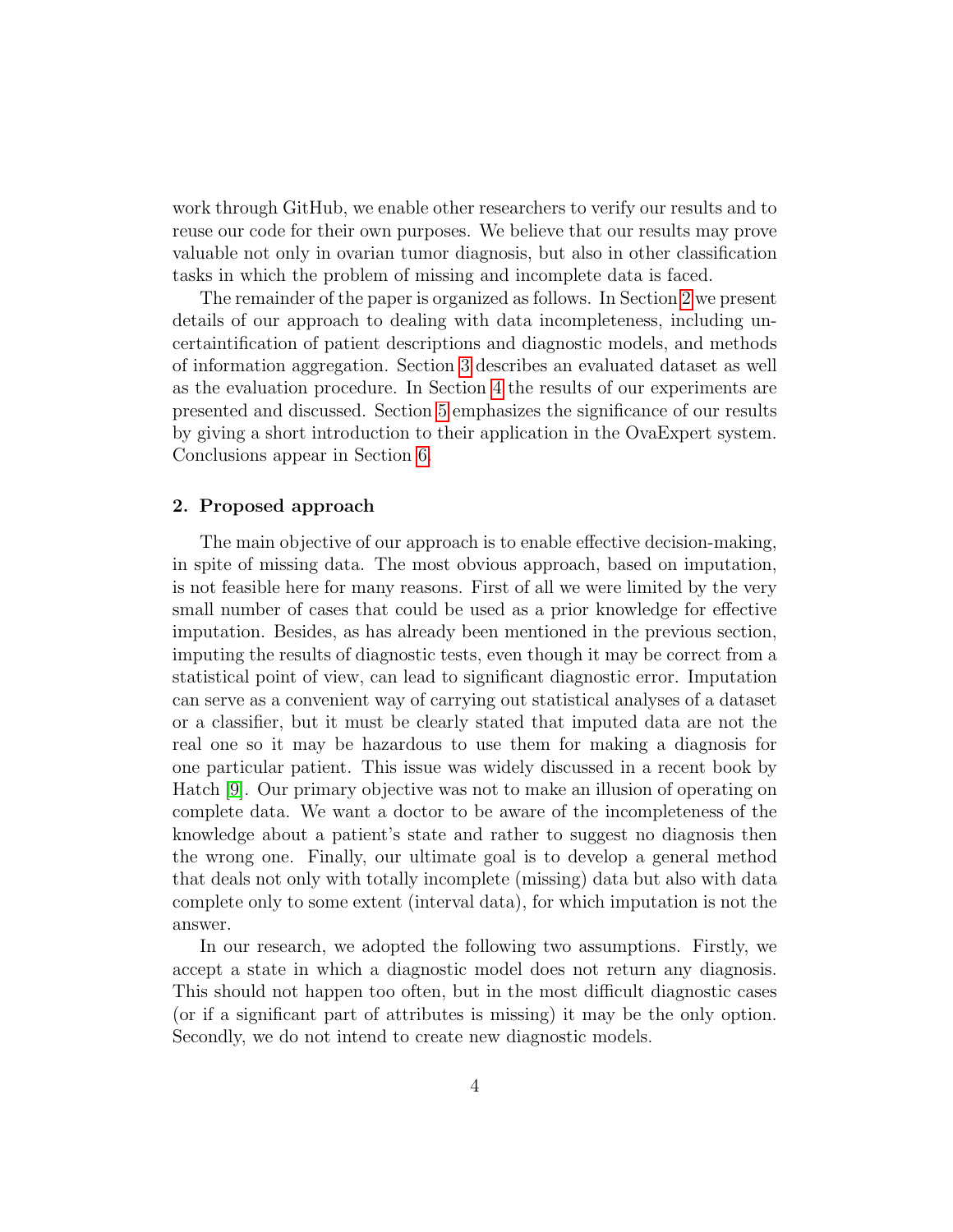Instead, we enable the use of existing models under missing and incomplete data. We base our research on available regression and scoring models. Theoretical example of such model as well as our approach is illustrated in the following subsections (Examples 1–4). More details about the models are given in Subsection [3.1.](#page-11-1)

#### <span id="page-4-0"></span>2.1. Interval modeling

In a classical approach, a patient is modeled as a vector  $\bf{p}$  in a space  $P$ . Let  $D_1, ..., D_n$  be real closed intervals denoting domains of attributes that describe patients. We define a set P in the following way  $P := D_1 \times ... \times D_n$ . Then, a vector **p** that describes a patient has the form  $\mathbf{p} = (p_1, p_2, ..., p_n)$ , where  $p_i \in D_i$ .

A diagnostic model can be formalized as a function  $m : P \to [0, 1]$ . The values returned by the function indicate confidence as regards the malignancy of a tumor, and are interpreted in the following way:

- $m(\mathbf{p}) \geq 0.5$  diagnosis towards malignant (higher values represent higher confidence);
- $m(\mathbf{p}) < 0.5$  diagnosis towards benign (lower values represent higher confidence).

Observe that the situation where  $m(\mathbf{p}) = 0.5$  is resolved towards malignancy.

Example 1. For the sake of simplicity, in this example we assume that the patient is described only by two attributes, namely patient's age and one cancer antigen test. We define the domains of these attributes as  $D_1 = [0, 100]$ and  $D_2 = [0, 1500]$ . Consider the following two patients:  $\mathbf{p}^A = (35, 100)$  and  ${\bf p}^B = (60,1200)$ . Let  $m_1 : P \to [0,1]$  be a simple example diagnostic model defined by

$$
m_1(\mathbf{p}) = 0.0025p_1 + 0.0005p_2.
$$

Now we can easily see that according to diagnostic model  $m_1$  patient A should be diagnosed as benign  $(m_1(\mathbf{p}^A) = 0.138)$  and patient B as malignant  $(m_1(\mathbf{p}^A) = 0.75)$ .

The existing diagnostic models operate on complete patient data. In order to represent missing values we have to add a special element (in practice commonly denoted by NA) to the domain of each attribute. Thus patient is now described by a vector  $\mathbf{p} = (p_1, ..., p_n)$ , where  $p_i \in D_i \cup \{NA\}$ . A major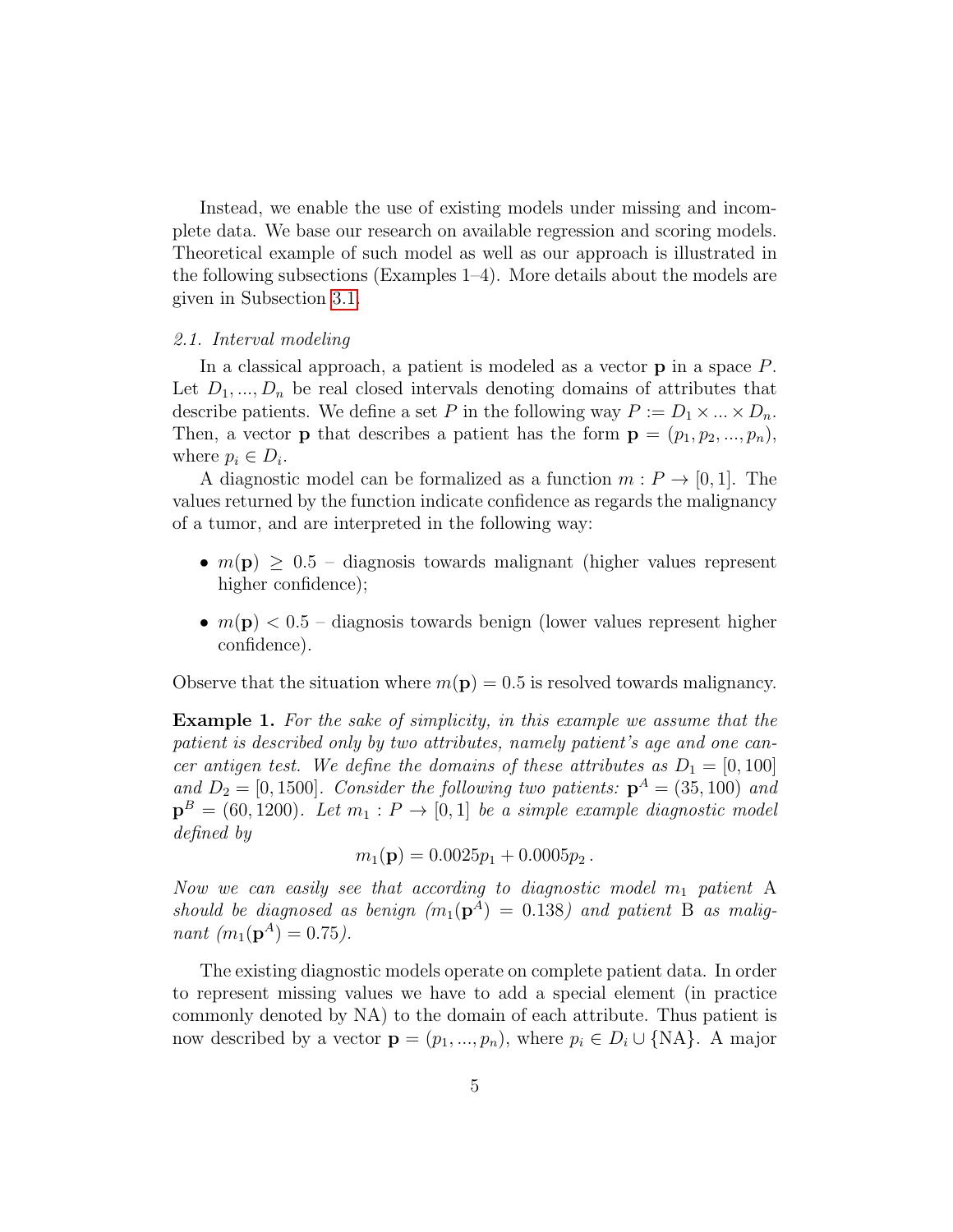disadvantage of this approach is the need to introduce a new, separate value to represent missing values. This value cannot be handled natively by the original diagnostic models, which in turn leads to an inability to make any diagnosis. Therefore we use a different approach in which all the data are represented in the same, consistent way (cf. [\[10\]](#page-32-2)).

For each attribute  $D_i$  we introduce its interval version, defined as the set of all nonempty closed subintervals of  $D_i$ 

$$
\hat{D}_i = \mathcal{I}_{D_i} = \{ [a, b] : [a, b] \subseteq D_i \}.
$$

Analogously as before we define  $\hat{P} = \hat{D}_1 \times \hat{D}_2 \times ... \times \hat{D}_n$ . Throughout the reminder of this paper we will consistently use the hat symbol to indicate interval values in order to distinguish them from numeric ones.

In this model a patient is described by a vector of intervals

$$
\hat{\mathbf{p}} = (\hat{p}_1, ..., \hat{p}_n) = ([\underline{p}_1, \overline{p}_1], ..., [\underline{p}_n, \overline{p}_n])
$$
.

We say that vector  $p \in P$  is an embedded vector of  $\hat{p} \in \hat{P}$ , denoted by  $\mathbf{p} \in_E \hat{\mathbf{p}}$ , when

$$
\forall_{1\leq i\leq n}\ p_i\in\hat{p}_i\,.
$$

Consequently, for each vector  $p \in P$  (with or without missing values) we can define its interval equivalent  $\hat{\mathbf{p}} \in \hat{P}$  in the following way:

<span id="page-5-0"></span>
$$
\underline{p}_{i} = \begin{cases} p_{i} & \text{if } p_{i} \neq NA \\ \min_{d \in D_{i}} d & \text{if } p_{i} = NA \end{cases}, \quad \overline{p}_{i} = \begin{cases} p_{i} & \text{if } p_{i} \neq NA \\ \max_{d \in D_{i}} d & \text{if } p_{i} = NA. \end{cases}
$$
 (1)

The above definition allows one to describe the value of each attribute of a patient by an interval, regardless of whether or not the description of the attribute was given. If the value was not provided then the proposed representation has the form of a set containing all possible values for the attribute. If the value was given, it is represented by an interval reduced to a point. The main advantage of this approach is that all patients can be described in the same, uniform way and can be processed with the same diagnostic model.

## 2.2. Uncertaintification of prediction models

The next step is to enable the diagnostic models to work with the interval representation of the patient data. We utilize a classical method of extending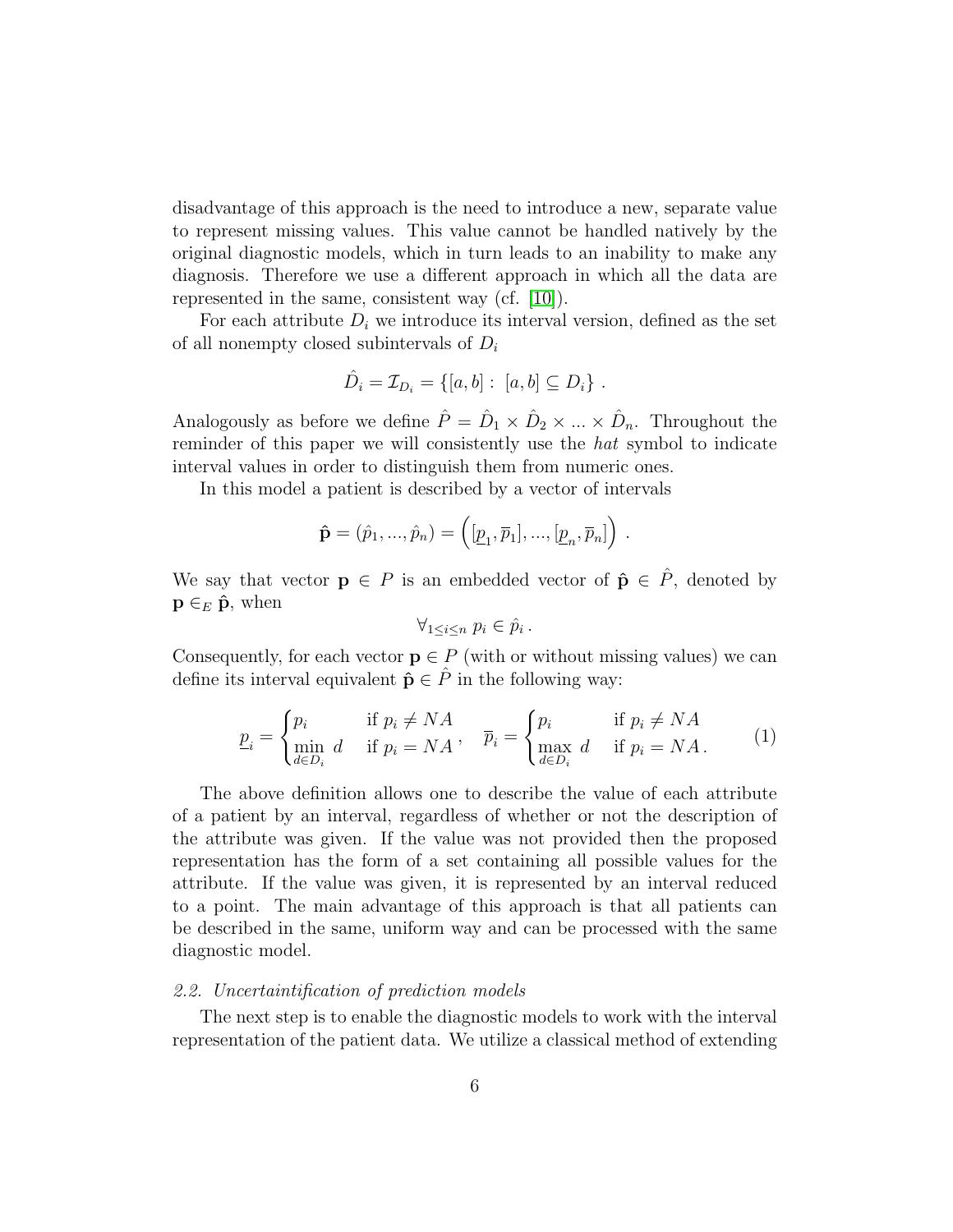real functions to interval values [\[11\]](#page-32-3) to obtain a new, uncertaintified diagnostic model  $\hat{m}$  defined as

<span id="page-6-1"></span>
$$
\hat{m}(\hat{\mathbf{p}}) = \{m(\mathbf{p}) : \mathbf{p} \in_E \hat{\mathbf{p}}\} .
$$
\n(2)

The resultant interval represents all of the possible diagnoses that can be made based on a patient description in which every missing value has been replaced with all possible values for that attribute. The more incomplete the description, the more uncertain the diagnosis. However, it is worth noting that in many cases it is still possible to make a proper decision, since some amount of missing values is acceptable and will not affect the final result significantly.

One would expect that the result of reasoning based on an interval representation will also be an interval. The value of  $\hat{m}(\hat{\mathbf{p}})$  can also be defined in interval form

<span id="page-6-0"></span>
$$
\hat{m}(\hat{\mathbf{p}}) = \begin{bmatrix} \min_{\mathbf{p} \in \mathbf{p} \hat{\mathbf{p}}} m(\mathbf{p}), \max_{\mathbf{p} \in \mathbf{p} \hat{\mathbf{p}}} m(\mathbf{p}) \end{bmatrix} . \tag{3}
$$

These two definitions are equivalent when the original diagnostic model is continuous (which is the case for models based on linear or logistic regression). When m is not continuous [\(3\)](#page-6-0) gives a very good approximation of  $(2)$ , and we therefore adopt [\(3\)](#page-6-0) as the definition of  $\hat{m} : \hat{P} \to \mathcal{I}_{[0,1]}$ .

Example 2. We will use the diagnostic model from the previous example, but now some patient data is missing:  $\mathbf{p}^A = (35, NA)$  and  $\mathbf{p}^B = (NA, 1200)$ . According to [\(1\)](#page-5-0) we define a new interval representation of patients

$$
\hat{\mathbf{p}}^A = ([35, 35], [0, 1500])
$$
,  $\hat{\mathbf{p}}^B = ([0, 100], [1200, 1200])$ 

and compute diagnoses from uncertaintified models

$$
\hat{m}_1(\hat{\mathbf{p}}^A) = \{m_1(p_1, p_2) : p_1 = 35, p_2 \in [0, 1500] \} = [0.088, 0.838]
$$

and analogously  $\hat{m}_1(\hat{\mathbf{p}}^B) = [0.6, 0.85]$ . It is easy to see that for the first patient it is hard to make a diagnosis, while for the second, despite the missing data, we can still say with high confidence that she has a malignant tumor.

# 2.3. Aggregation of diagnoses

There are many different diagnostic models for ovarian tumor, and we wish to use this fact to improve the effectiveness of diagnosis. In our previous research we observed that different diagnostic models use different attributes describing the patient, and are therefore subject to different levels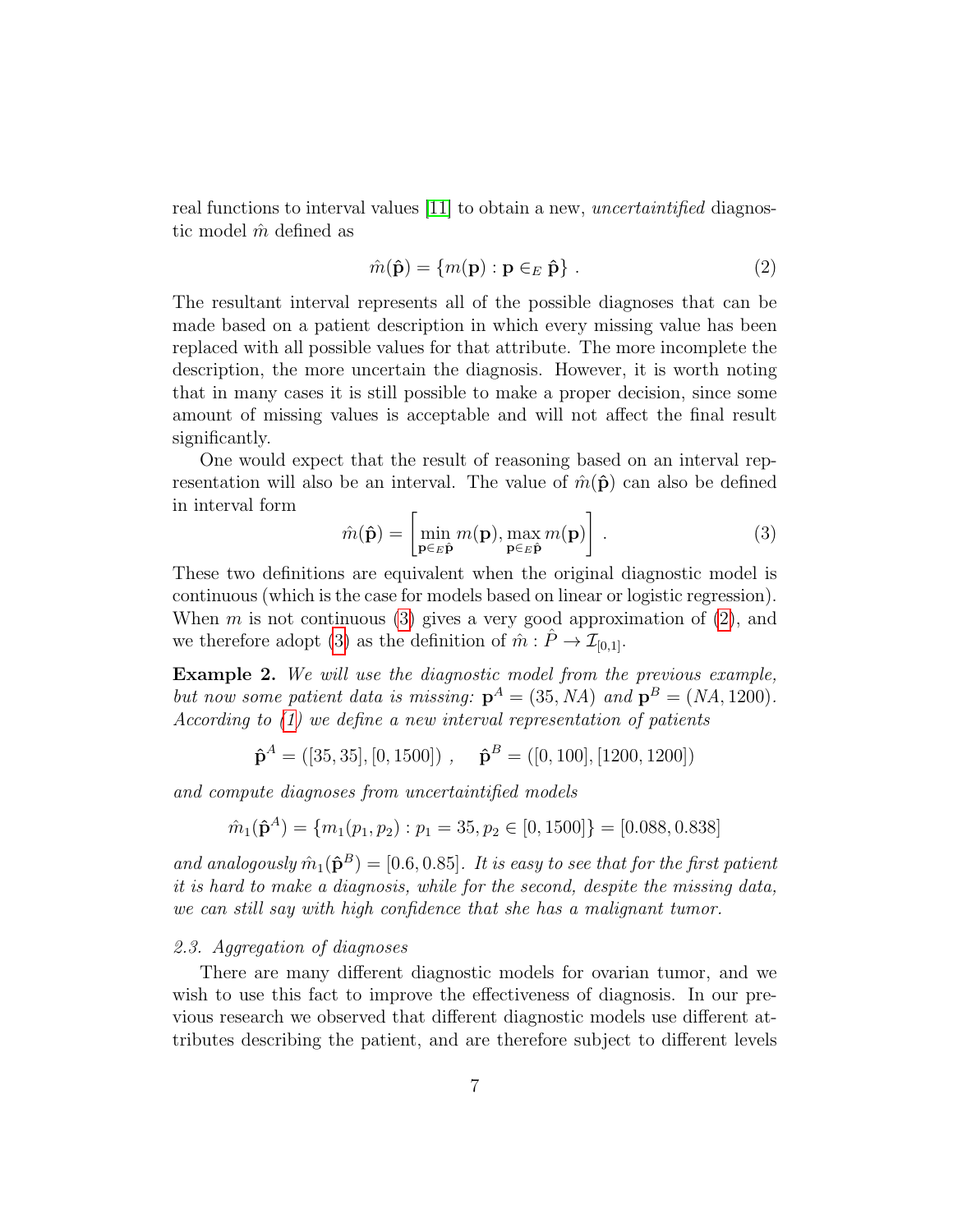of uncertainty [\[10\]](#page-32-2). The main idea is thus to improve the final diagnosis by taking advantage of the models' diversity. Given n models  $m_1, m_2, \ldots, m_n$  we construct a function Agg whose result is a new diagnosis that gathers and integrates information from the input models. Thanks to this interpretation we immediately see the relationship with the problem of group decision-making and information aggregation  $[12]$ . An *n*-argument aggregation operator is a mapping Agg :  $[0, 1]$ <sup>n</sup>  $\rightarrow$   $[0, 1]$  with the following properties [\[13\]](#page-32-5):

- 1. if  $y_i \le x_i$  for all  $i \in 1, ..., n$ , then  $\text{Agg}(y_1, ..., y_n) \le \text{Agg}(x_1, ..., x_n)$ ,
- 2.  $\text{Agg}(1, ..., 1) = 1$ ,
- 3.  $\text{Agg}(0, ..., 0) = 0$ .

There are four main classes of aggregation operators: averaging, conjunctive, disjunctive and mixed. A detailed list of aggregation operators used in this research is given in [Appendix A.1.](#page-26-0)

We use the interval representation introduced in the previous section. Thus, instead of numbers we will aggregate intervals. There are two possible modes of such aggregation. The first, called numerical, uses a single value that represents the whole interval (the most common choices are the interval's center, lower bound and upper bound). The interval mode, on the other hand, utilizes the whole of the interval information. Recent research has led to the construction of many aggregation methods, of both numerical and interval type [\[14,](#page-32-6) [15,](#page-32-7) [13,](#page-32-5) [16\]](#page-32-8). The most commonly used aggregation methods in group decision-making are based on the weighted arithmetic mean [\[12\]](#page-32-4).

**Example 3.** Continuing the previous examples, assume that there is a new blood marker  $(D_3 = [0, 100])$  and it is used in a new diagnostic model

$$
m_2(\mathbf{p}) = 0.0025p_1 + 0.0075p_3.
$$

New marker results were assessed for both patients with the following results:  ${\bf p}^A=(35,NA,5)\,$  and  ${\bf p}^B=(NA,1200,90)$ . The new diagnostic model (after uncertaintification) yields  $\hat{m}_2(\hat{\mathbf{p}}^A) = [0.125, 0.125]$  and  $\hat{m}_2(\hat{\mathbf{p}}^B) = [0.675, 0.925]$ .

Having two different pieces of information, we can try to merge them into a single one which will be more reliable. What we know about the first patient is that the diagnostic models yielded  $[0.088, 0.838]$  and  $[0.125, 0.125]$  as a suggested diagnosis. In this example we will present two modes of aggregation using a very simple and intuitive aggregation method, namely the arithmetic mean. In the mode based on numerical evaluation we choose the interval center as a representative. Calculation gives the following result: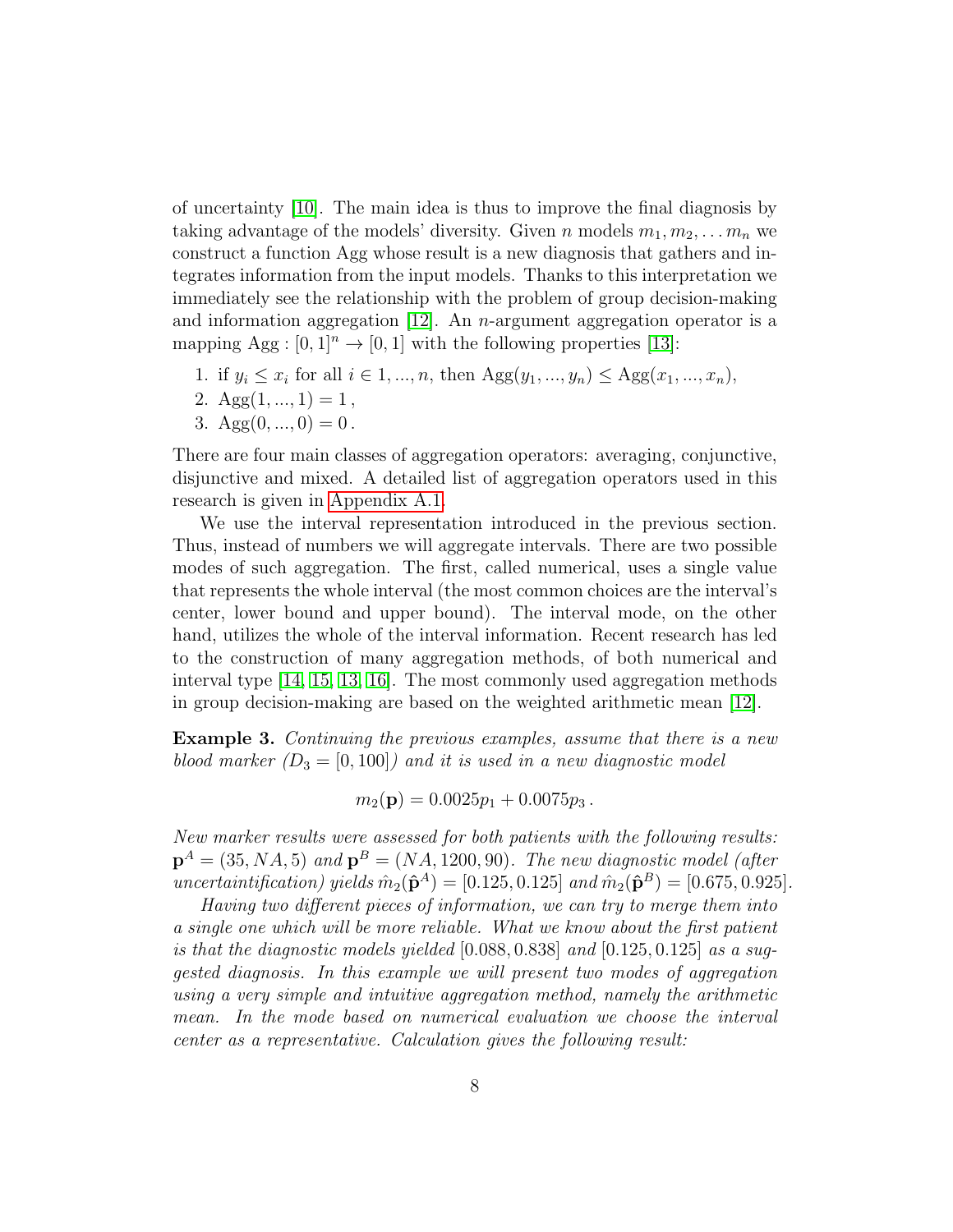$$
Agg\left(\hat{m}_1(\hat{\mathbf{p}}^A), \hat{m}_2(\hat{\mathbf{p}}^A)\right) = \frac{1}{2}(\frac{0.088 + 0.838}{2} + \frac{0.125 + 0.125}{2}) = 0.294.
$$

Analogously for the second patient

$$
Agg\left(\hat{m}_1(\hat{\mathbf{p}}^B),\hat{m}_2(\hat{\mathbf{p}}^B)\right) = \frac{1}{2}(\frac{0.6 + 0.85}{2} + \frac{0.675 + 0.925}{2}) = 0.763.
$$

In the mode based on interval evaluation we use interval arithmetic. Calculation gives the following results:

$$
\hat{Agg}(\hat{m}_1(\hat{\mathbf{p}}^A), \hat{m}_2(\hat{\mathbf{p}}^A)) = \left[\frac{0.088 + 0.125}{2}, \frac{0.838 + 0.125}{2}\right] = [0.107, 0.482]
$$

and

$$
\hat{Agg}(\hat{m}_1(\hat{\mathbf{p}}^B), \hat{m}_2(\hat{\mathbf{p}}^B)) = \left[\frac{0.6 + 0.675}{2}, \frac{0.85 + 0.925}{2}\right] = [0.638, 0.888].
$$

Thanks to the use of aggregation we have obtained new diagnoses which are less uncertain and make it easier to take a final decision.

One would expect that the medical diagnosis problem itself imposes some restrictions on the properties of the aggregation method. For example, if we make some assumptions about the quality of the original diagnostic models [\[17\]](#page-32-9):

- 1. All models are reliable this leads to conjunctive aggregation methods,
- 2. At least one of the models is reliable this leads to disjunctive aggregation methods,
- 3. The models provide independent information this lead to counting based methods.

In practice, none of these holds, and the reality is somewhere in between. This may lead to the conclusion that averaging aggregation operators (which lie between the conjunctive and disjunctive operator families) can be expected to be a good solution to this problem. It is also noted that it is preferable to diagnose doubtful cases as malignant; this follows directly from the nature of the medical problem under consideration. A detailed theoretical discussion on this topic is not the subject of this paper.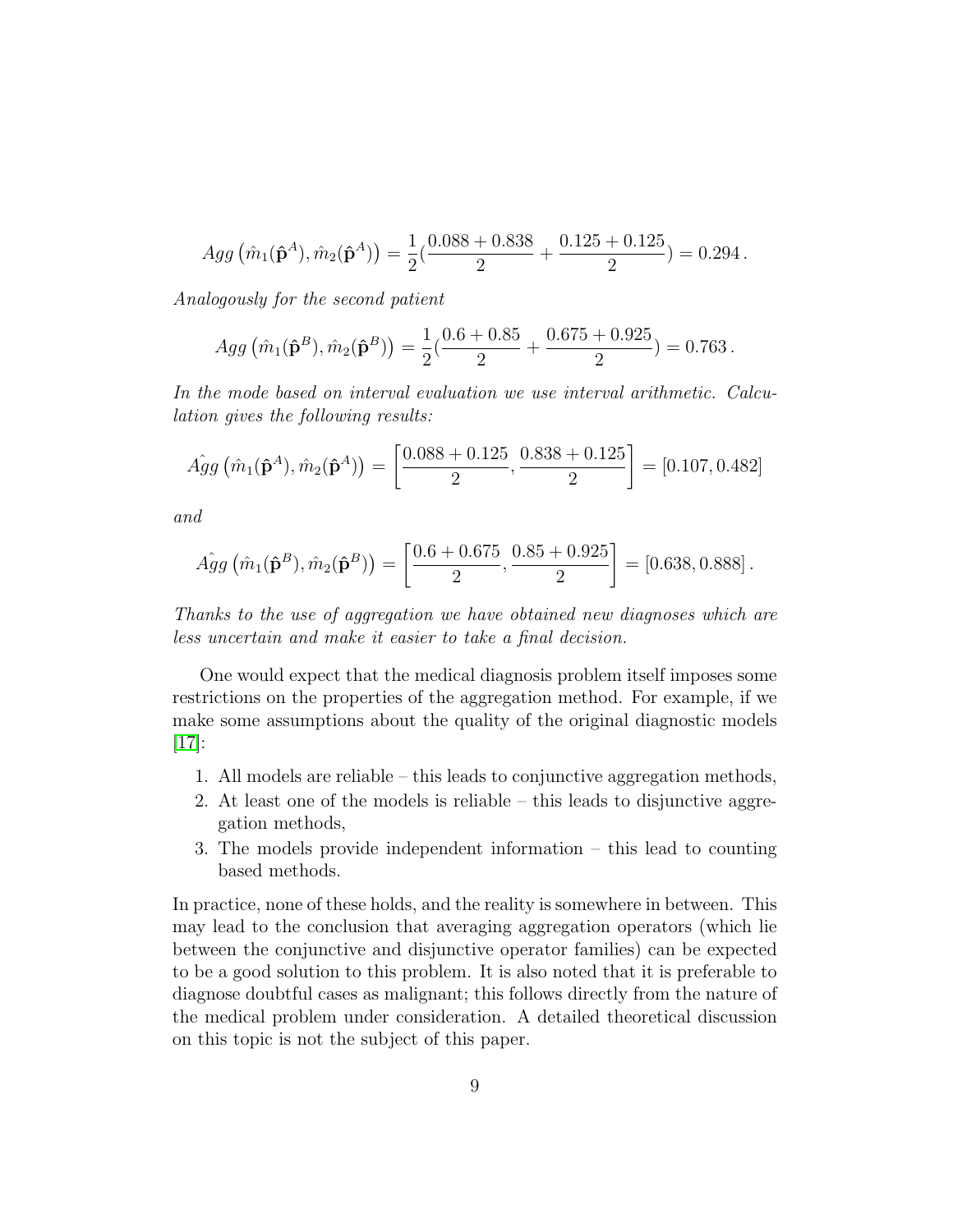#### 2.4. Thresholding

In the medical decision-making problem, the final diagnosis must indicate whether a tumor is malignant  $(M)$  or benign  $(B)$ . However, supporting a decision in a case where there is not enough information may lead to a wrong diagnosis. Therefore, we accept a situation in which no diagnosis recommendation is made (NA), but only in the last stage of the decision-making process. Since there are two different aggregation modes, we will need two different classes of thresholds:

- 1. numeric threshold  $\tau : [0, 1] \rightarrow \{B, M, NA\},\$
- 2. interval threshold  $\hat{\tau} : \mathcal{I}_{[0,1]} \to \{\text{B}, \text{M}, \text{NA}\}.$

For both classes a variety of methods can be constructed (see [Appendix A.2\)](#page-30-0).

Example 4. Let us consider some diagnoses from the previous examples. For numerical modes we will use the simplest threshold method:

$$
\tau(x) = \begin{cases} M & \text{if } x \ge 0.5 \\ B & \text{if } x < 0.5 \end{cases}.
$$

Application of this threshold leads to the following diagnosis recommendations:  $\tau(0.294) = B$  and  $\tau(0.763) = M$ .

For interval input we check whether the whole interval is above or below the 0.5 threshold:

$$
\hat{\tau}([a,b]) = \begin{cases}\nM & \text{if } a \geq 0.5 \\
B & \text{if } b \leq 0.5 \text{ and } a < 0.5 \\
NA & \text{otherwise}\n\end{cases}
$$

The following diagnoses are then made:  $\hat{\tau}([0.107, 0.482]) = B$ ,  $\hat{\tau}([0.638, 0.888]) =$ M and  $\hat{\tau}([0.088, 0.838]) = NA$ .

# 2.5. Summary of proposed approach

To sum up, our method assumes the use of effective and widely accepted diagnostic models. By the use of interval representation and the uncertaintification process, we have enabled these models to operate on incomplete data. The next step is to take advantage of the wide variety of diagnostic models for ovarian tumor. Thanks to the aggregation of decisions we were able to improve overall effectiveness and minimize the impact of incomplete data on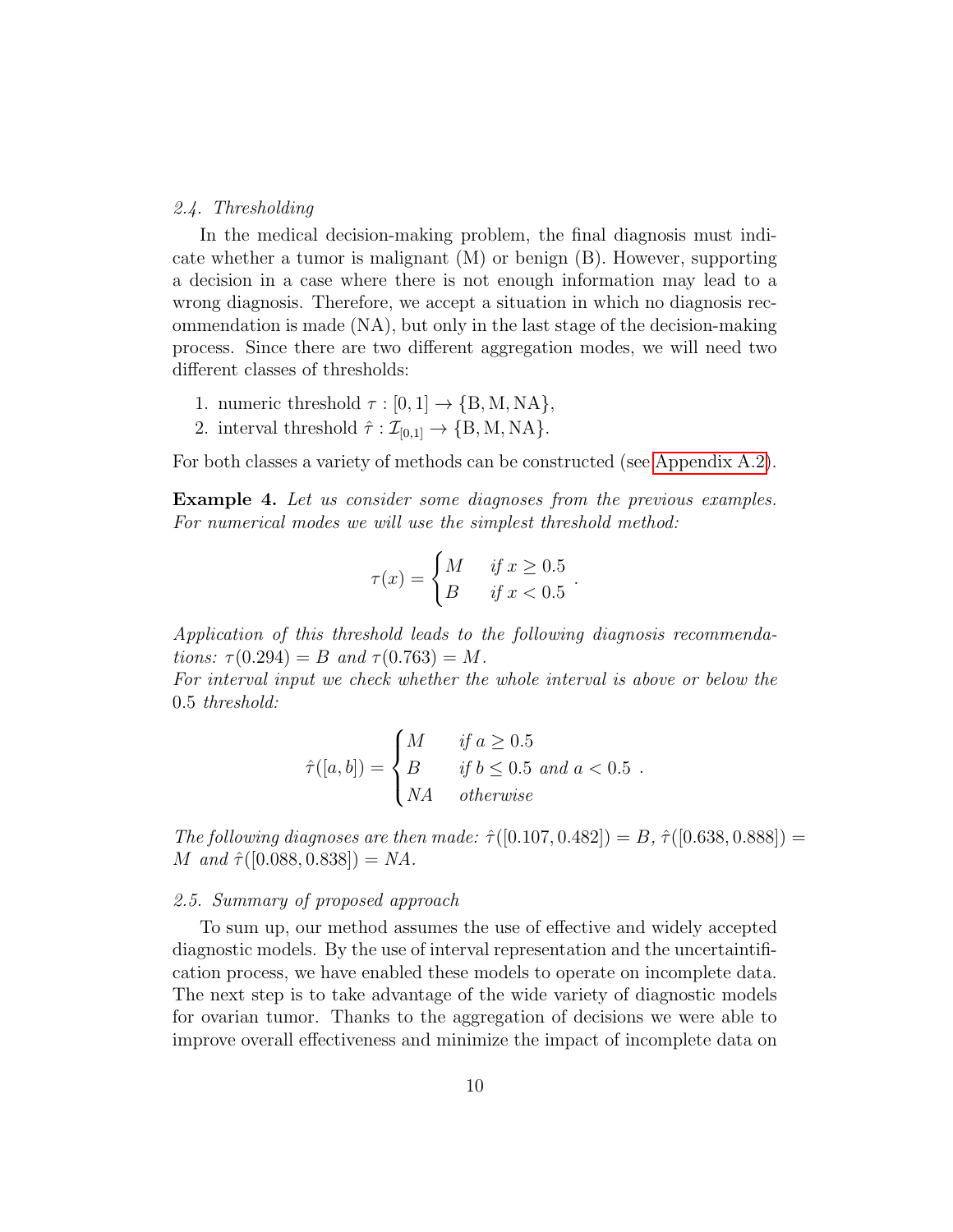<span id="page-10-0"></span>

Figure 1: Graphical summary of current and proposed approaches. Rectangles represent diagnostic models at different stages. Vertical arrows represent diagnostic model transformations (uncertaintification and aggregation). The third step (thresholding) is depicted as an ellipse. Horizontal arrows represent the flow of patient data and diagnosis.

the final diagnosis. In the final step the interval diagnosis is converted to a form that can be understood by the decision-maker (the physician). The novelty is that we accept a situation in which no diagnosis recommendation is made, which protects us from making an unjustified wrong decision in cases where there is not enough information available. All three steps of the proposed approach are depicted in Figure [1.](#page-10-0) The next section concerns the implementation and evaluation of this approach in a real-life medical decision problem.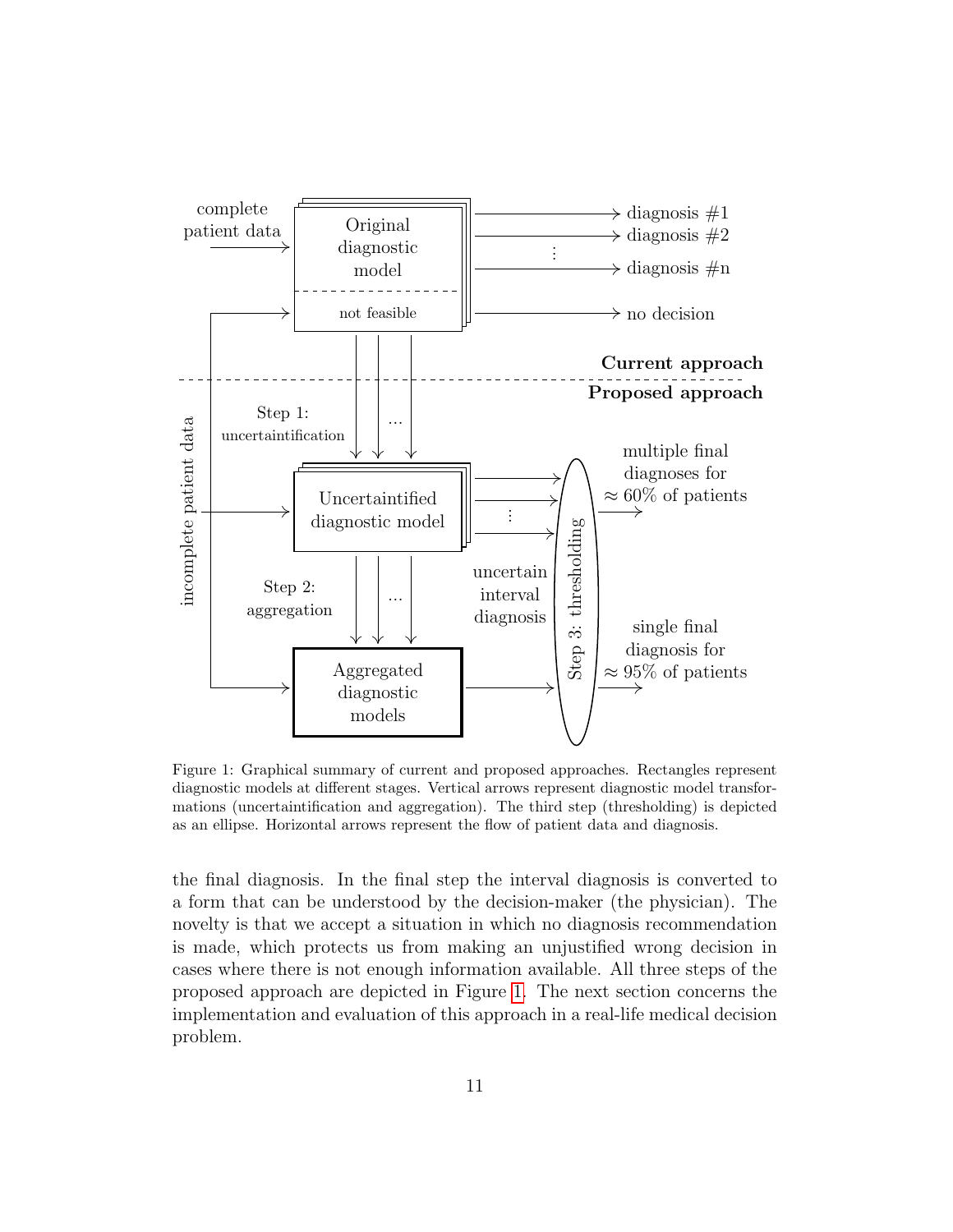<span id="page-11-2"></span>

Figure 2: Distribution of patients in terms of percentage of missing values in the dataset.

# <span id="page-11-0"></span>3. Evaluation

The following section describes a dataset as well as an evaluation procedure. Furthermore, criteria for assessing the quality of classification performance are discussed. The last subsection contains a technical description of the research procedure.

#### <span id="page-11-1"></span>3.1. Subject of the evaluation

The study group consists of 388 patients diagnosed and treated for ovarian tumor in the Division of Gynecological Surgery, Poznan University of Medical Sciences, between 2005 and 2015. Among them, 61% were diagnosed with a benign tumor and 39% with a malignant one. Moreover, 56% of the patients had no missing values in the attributes required by diagnostic scales,  $40\%$ had a percentage of missing values in the range  $(0\%, 50\%)$ , and the remainder had more than 50% missing values. The distribution of the percentages of missing values is shown in Figure [2.](#page-11-2) The subset of the dataset is described in detail in [\[6\]](#page-31-5). More information about the data format can be found in the technical supplement (see section [3.5\)](#page-17-1).

For the evaluation process we selected six diagnostic models: two scoring systems [\[18,](#page-32-10) [19\]](#page-33-0) and four regression models [\[20,](#page-33-1) [21,](#page-33-2) [22\]](#page-33-3). Table [1](#page-12-0) presents the models and the patient features used by them. The attributes are divided into two groups – the first is always available, and the second may have some missing values. The models are subjected to the uncertaintification process as described in section [2.1.](#page-4-0)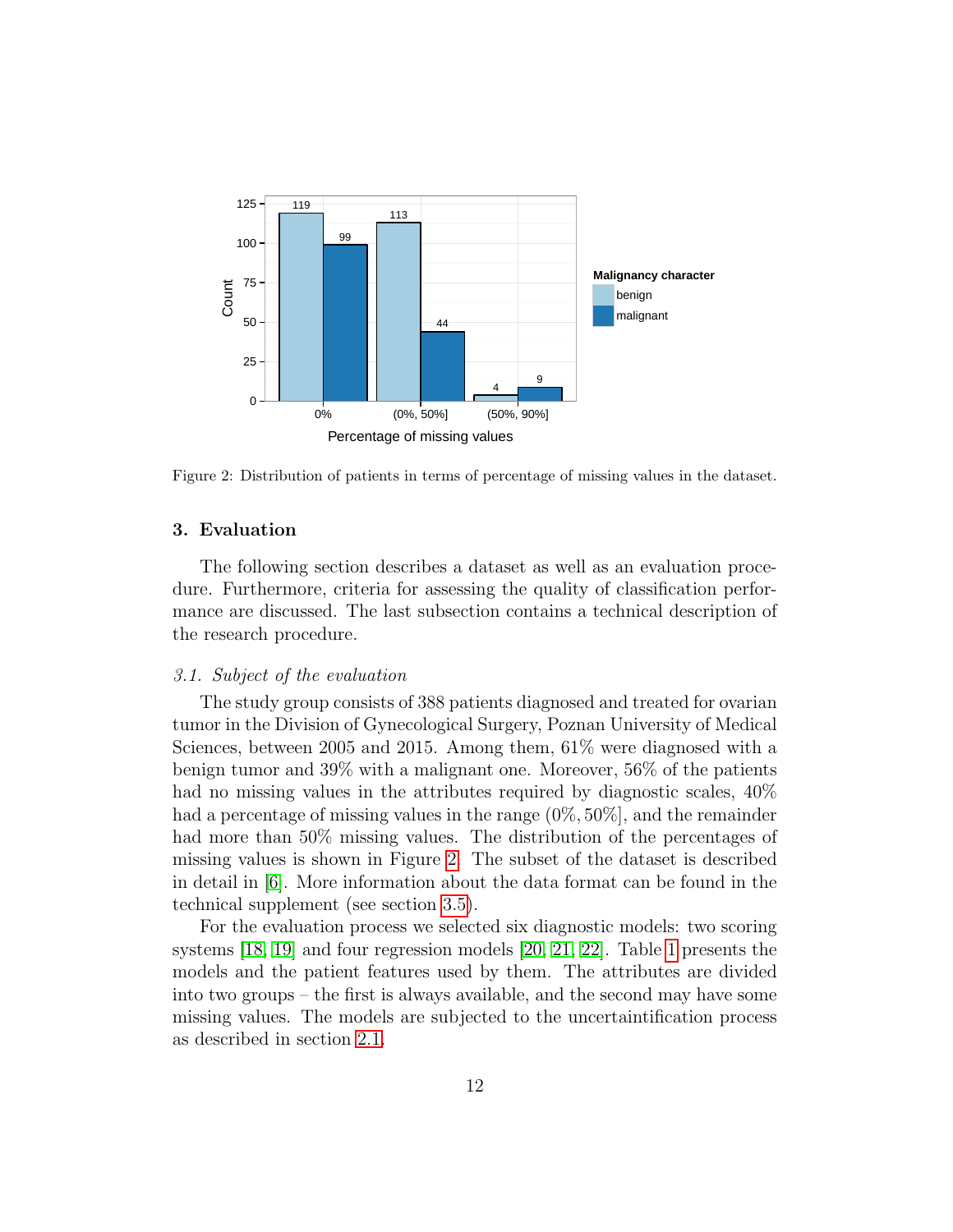<span id="page-12-0"></span>

|                          | diagnostic models |           |           |           |           |           |
|--------------------------|-------------------|-----------|-----------|-----------|-----------|-----------|
| attribute                | <b>SM</b>         | Alc.      | LR1       | LR2       | Tim.      | RMI       |
|                          | $m_1[18]$         | $m_2[19]$ | $m_3[20]$ | $m_4[20]$ | $m_5[21]$ | $m_6[22]$ |
| age                      |                   |           |           |           |           |           |
| menopausal status        |                   |           |           |           |           |           |
| pain during examination  |                   |           |           |           |           |           |
| hormonal therapy         |                   |           |           |           |           |           |
| hysterectomy             |                   |           |           |           |           |           |
| ovarian cancer in family |                   |           |           |           |           |           |
| lesion volume            |                   |           |           |           |           |           |
| internal cyst walls      |                   |           |           |           |           |           |
| septum thickness         |                   |           |           |           |           |           |
| echogenicity             |                   |           |           |           |           |           |
| localisation             |                   |           |           |           |           |           |
| ascites                  |                   |           |           |           |           |           |
| papillary projections    |                   |           |           |           |           |           |
| solid element size       |                   |           |           |           |           |           |
| blood flow location      |                   |           |           |           |           |           |
| resistance index         |                   |           |           |           |           |           |
| acoustic shadow          |                   |           |           |           |           |           |
| amount of blood flow     |                   |           |           |           |           |           |
| CA-125 blood marker      |                   |           |           |           |           |           |
| lesion quality class     |                   |           |           |           |           |           |

Table 1: Attributes used in the most common preoperative diagnostic models. Features in the second group may have missing values.

For the aggregation step we considered four groups of aggregation operators: weighted averages (including r-means), OWA, Chocquet and Sugeno integrals, and t-operations (t-norms, t-conorms and generalized conjunctions/disjunctions). Within each group, we investigated two subgroups of aggregation operators, differing in whether they aggregate whole intervals or the numerical representatives of intervals. The aggregation operators are described in detail in [Appendix A.1.](#page-26-0)

Finally, we examined several thresholding strategies. For the resulting interval or numerical values we checked how they differ from the value 0.5; that is, whether they are greater or lower than  $0.5 \pm \epsilon$ , where  $\epsilon \geq 0$ . For the resulting intervals, we also tested the largest common part strategy. That is,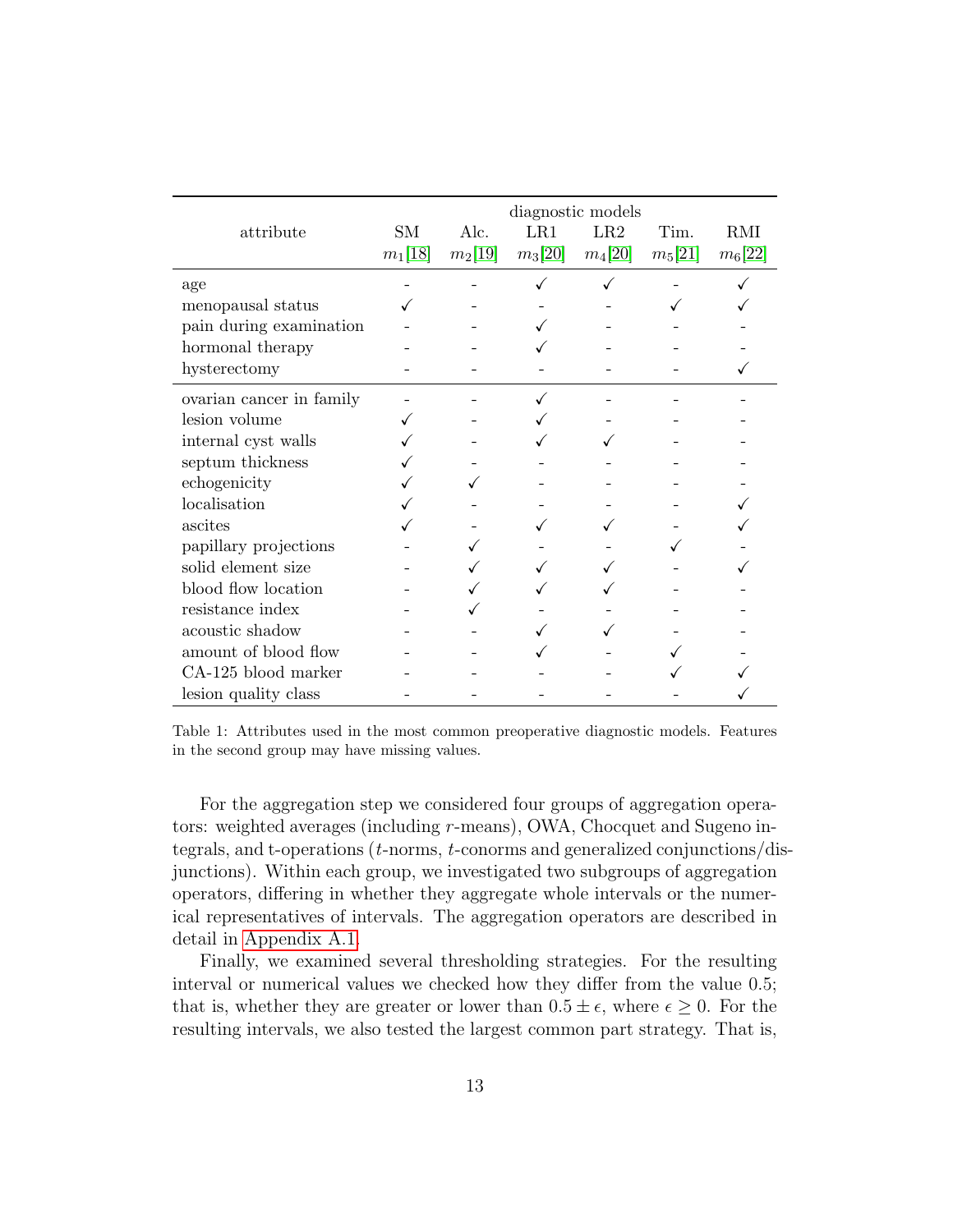interval intersections were calculated with three intervals indicating regions associated with benign, malignant and unknown (NA) output:  $[0, 0.5 - \epsilon]$ ,  $[0.5-\epsilon, 0.5+\epsilon]$  and  $[0.5+\epsilon, 1]$ . We examined which intervals have the largest common part, as well as whether one intersected region is larger than the sum of the other two. The thresholding strategies are described in detail in [Appendix A.2.](#page-30-0)

#### <span id="page-13-0"></span>3.2. Assumptions on dataset partition

The evaluation procedure was based on the classic division of data into training and test sets. The initial dataset has very few patients with missing attributes for some levels of missing data. If the data were divided approximately evenly, this would lead to a situation in which at the stage of training and/or testing there would be discontinuities in the distribution of data missingness – while our goal is to develop a working algorithm for each level of missing data. An alternative is to enlarge the dataset by including new patients; however, such a solution is very time-consuming and costly. Therefore we chose a different solution, as described below.

The test set consists of patients with real missing data and some proportion of patients with a complete set of features. The training set, on the other hand, is constructed on a set of patients with a complete set of attributes, and the incompleteness is then simulated. In the simulations we assumed that the data are missing at random – this is because it is impossible to reflect the true process by which data come to be missing during the examinations. The actual distribution of data missingness in the patient attributes is unknown, so we decided that in the training phase different levels of data missingness would be simulated uniformly. Consequently, both training and test sets have no discontinuities in the distribution of data missingness.

In addition, the real distribution of tumor malignancy in the population is also unknown. Some statistics on this issue can be found in [\[5\]](#page-31-4), where the authors list almost all diagnostic models for ovarian tumor classification with the distribution of malignancy in particular study groups. The benign/malignant ratio varies widely among the groups, and there is no guarantee that patients are not duplicated among different groups. Therefore, in the simulation process, during repeated random sampling of patients and obscuring of data, we assumed that the distribution of tumor malignancy is equal, so we randomly selected the same number of patients with benign and malignant tumors.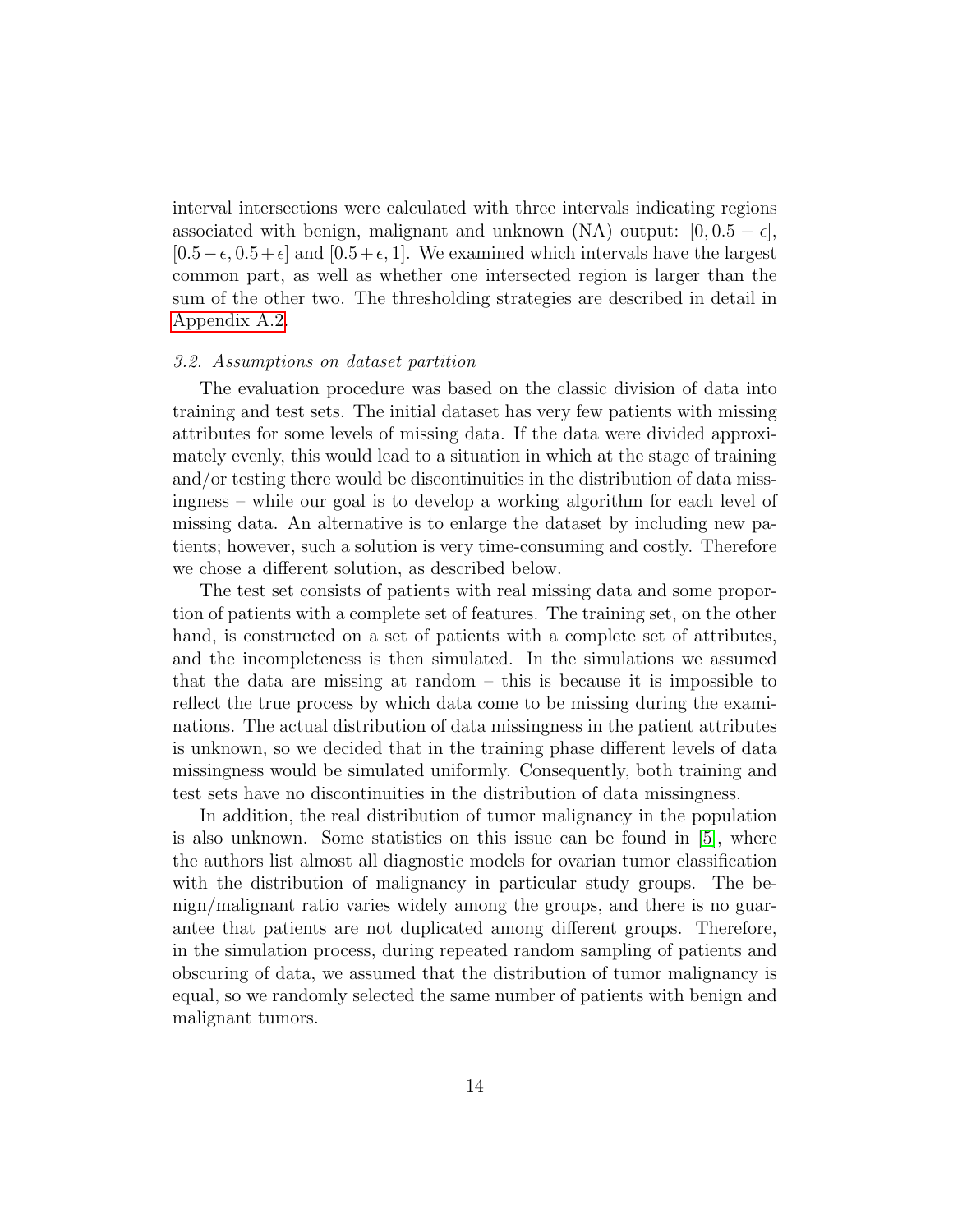<span id="page-14-0"></span>

Figure 3: The division of the dataset. Patients with more than 50% missing values were not included in the experiment.

<span id="page-14-1"></span>

Figure 4: Class distribution in the training and test sets.

#### 3.3. Evaluation procedure

With regard to the assumptions mentioned in section [3.2,](#page-13-0) the input dataset described in [3.1](#page-11-1) was divided as follows. In the training set there are 200 patients with no missing values in the attributes required by the diagnostic models. The test set consisted of the remaining 18 patients with no missing values and those who had missing values in the range (0%, 50%]. As a result, the test set consisted of 175 patients. The aforementioned subgroups of 200 and 18 patients had the same proportion of benign to malignant cases. Patients with more than 50% missing values were excluded from the study. The dataset partition is presented visually in Figure [3](#page-14-0) and Figure [4.](#page-14-1)

The aim of the training phase is to optimize the parameters of the aggregation operators and thresholding strategies on different simulated percentages of missing features. The levels of missing data were set to vary from 0% to 50% with a step size of 5%. For each level, 1000 repetitions were made of the following procedure. Firstly, 75 patients with benign tumors and 75 patients with malignant tumors were randomly selected from the train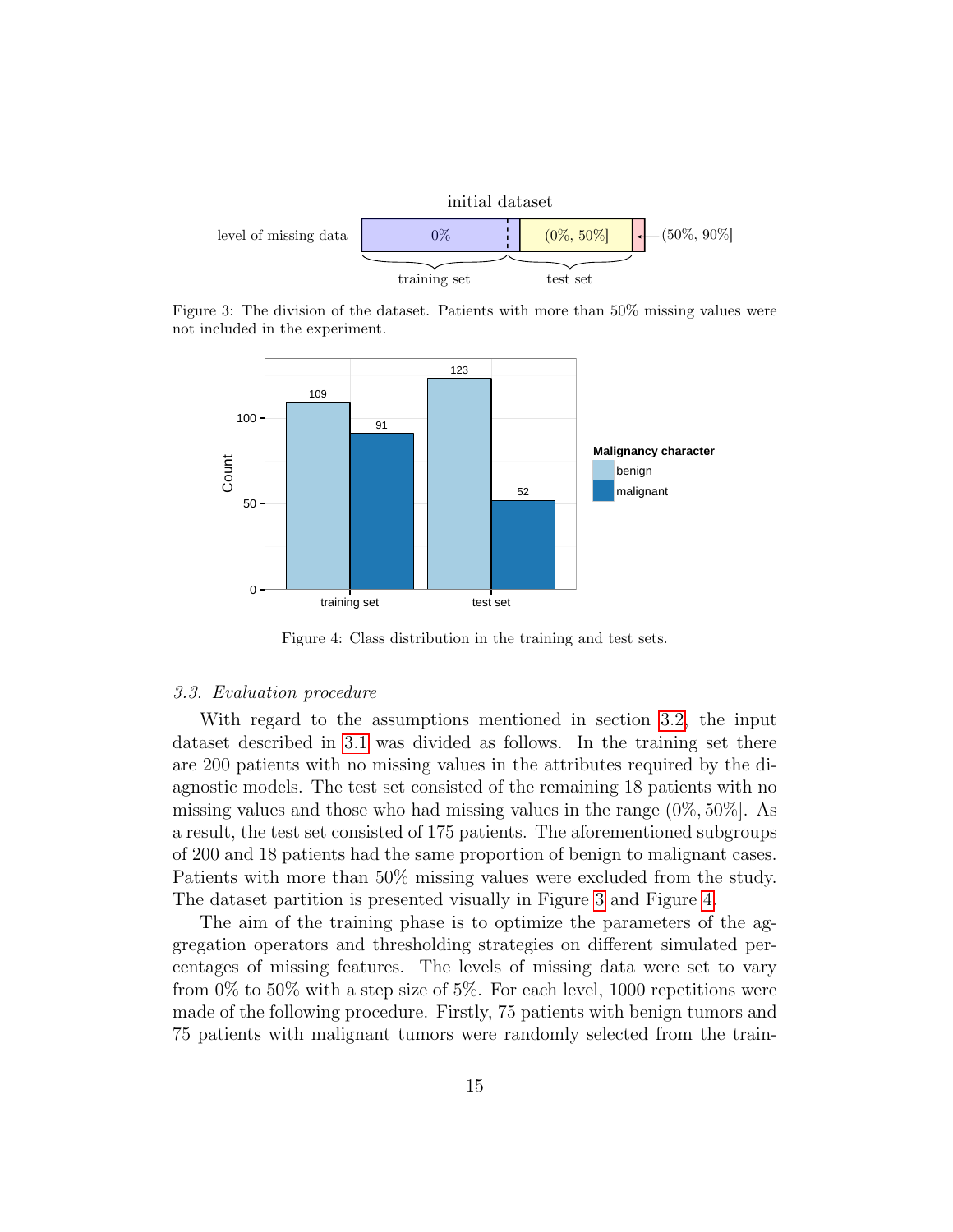ing set. Secondly, a given percentage of patients' features from the second group of attributes were obscured (removed). Next, with such input, the uncertaintified diagnostic models calculated interval-valued diagnoses. Finally, the aggregation operators and thresholding strategies calculated final diagnoses. Performance measures were calculated according to the assumptions in Section [3.4.](#page-15-0) All results are averaged over the repetitions and the levels of missing data. To avoid overfitting, the aggregation operators and thresholding strategies are optimized on a reasonable set of numerical parameters, selected by an expert. Each step of the training phase is presented in Fig. [5.](#page-16-0) The result of the training phase is a set of optimized aggregation operators with thresholding strategies which have good performance on simulated missing data.

In the testing phase, the optimized aggregation operators and thresholding strategies are examined on the test set. This step checks the performance of these aggregation operators on data with the actual missing values. Again, the performance is calculated according to Section [3.4.](#page-15-0) To estimate uncertainty of the performance values obtained on the test set, we performed stratified bootstraping with 500 replications.

# <span id="page-15-0"></span>3.4. Criteria of performance evaluation

The aim of the evaluation is to choose such an aggregation operator and thresholding strategy which provide an accurate diagnosis of malignant cases with the highest possible decisiveness. The performance of learning algorithms can be expressed by many state-of-the-art measures, such as accuracy, sensitivity and specificity. In the problem considered here, the desired solution should ensure very high sensitivity and high specificity. Moreover, in a few cases the results of diagnostic models are ambiguous, so the classification method should not perform a classification by chance – in such a case the patient should be referred to an experienced gynecologist. Hence we accept a situation where a few percent of the patients still have no diagnosis recommendation (decisiveness lower than 100%). Since the selection of an appropriate unified performance measure is a difficult task (see [\[23\]](#page-33-4)), the cost matrix approach was considered.

Table [2](#page-17-2) presents the costs of possible decisions made by a classifier. The correct classification of tumors, as true positives and true negatives, comes with zero cost. The highest cost is associated with *false negatives*, when a patient has a malignant tumor and the prediction indicates that it is benign. The cost of a *false positive* is set to be two times smaller than that of a *false*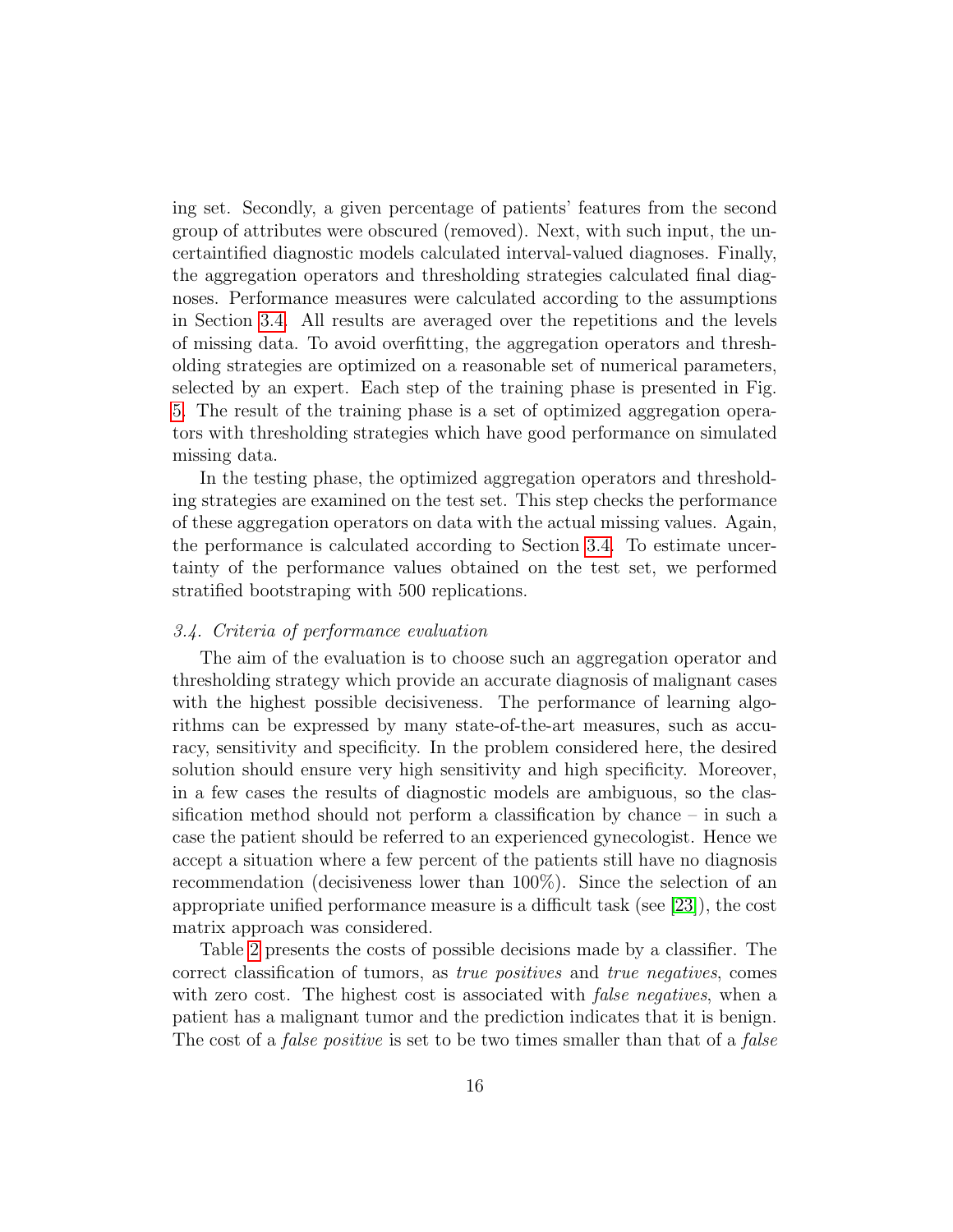<span id="page-16-0"></span>

Figure 5: Visualization of the training phase. Data flow is represented as arrows, and boxes represent operations on data.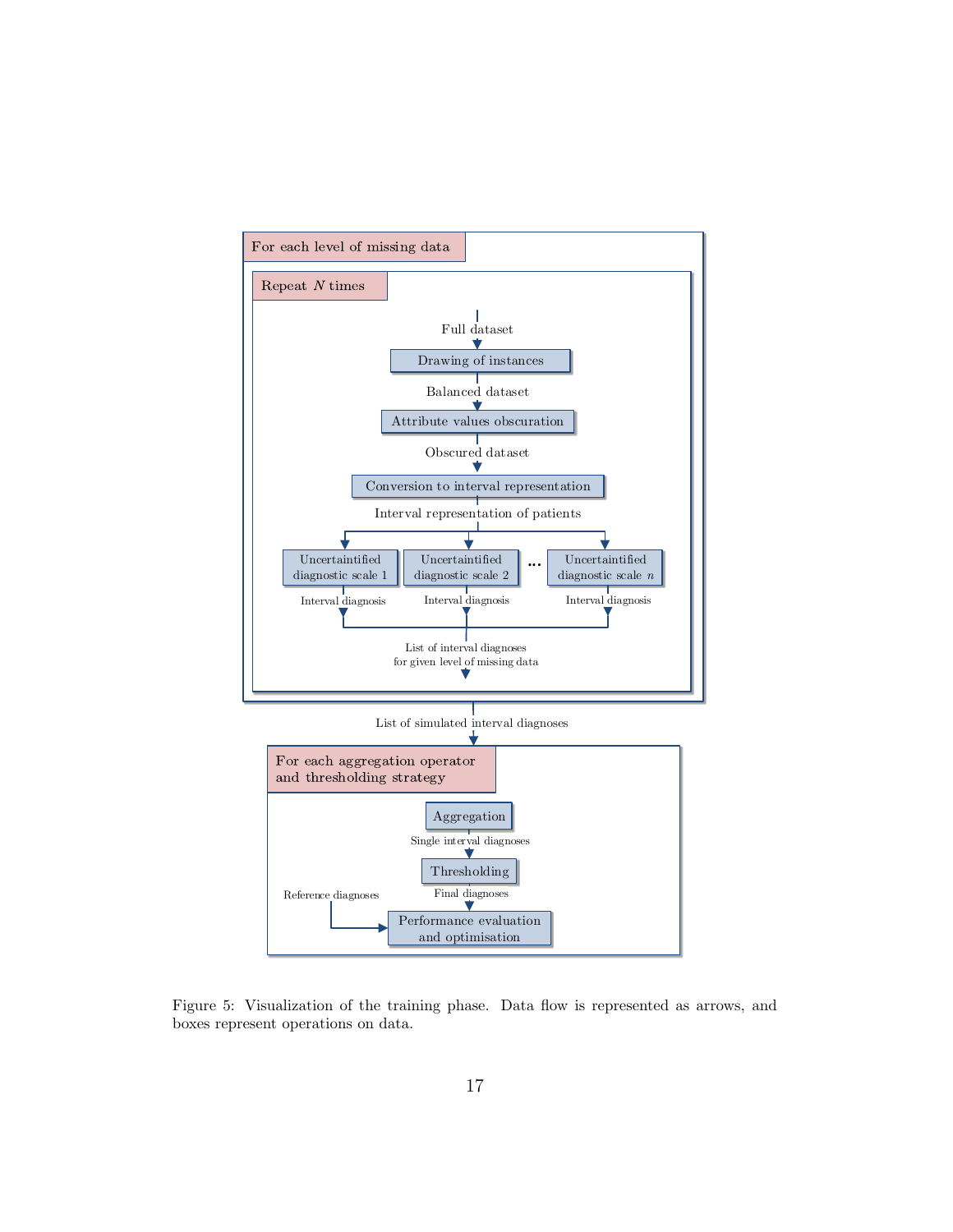|        |           | predicted |                     |  |  |
|--------|-----------|-----------|---------------------|--|--|
|        |           |           | benign malignant NA |  |  |
| actual | benign    |           | 2.5                 |  |  |
|        | malignant |           |                     |  |  |

<span id="page-17-2"></span>Table 2: Cost matrix. The costs were assigned based on expert gynecologists' opinions.

negative, since unnecessary surgery is still dangerous for a patient, but there is a much greater chance of recovery. There is also a certain difference in costs when a classifier does not know which class should be assigned. The costs of no decision (NA) are lower than false positive, since the patient is referred to an experienced gynecologist who is still able to make a good decision. However a further misclassification is not ruled out, so in case of no prediction, the cost when the tumor is malignant is two times greater than the cost when it is benign.

#### <span id="page-17-1"></span>3.5. Technical issues

The statistical evaluation, as well as the implementation of the proposed methodology, were performed using R software, version  $3.1.2$  [\[24\]](#page-33-5). All scripts, documentation and non-sensitive data are available on the GitHub: [http://](http://ovaexpert.github.io/ovarian-tumor-aggregation) [ovaexpert.github.io/ovarian-tumor-aggregation](http://ovaexpert.github.io/ovarian-tumor-aggregation). Due to the extensive amount of computation required, all calculations were performed with the use of the Microsoft Azure cloud service.

#### <span id="page-17-0"></span>4. Results

This section presents and discusses in detail the results obtained during the training and testing phases.

In the training phase eight groups of aggregation operators and four thresholding strategies were considered and optimized to minimize the total cost obtained according to the cost matrix. As a result we obtained a set of aggregators with optimized parameters, and the best among them were chosen. The top tree aggregation operators and thresholding strategies within each group are listed in Table [3.](#page-18-0)

Figure [6](#page-20-0) summarizes an experiment conducted on a training data set that was subjected to the process of obscuration. First, the original diagnostic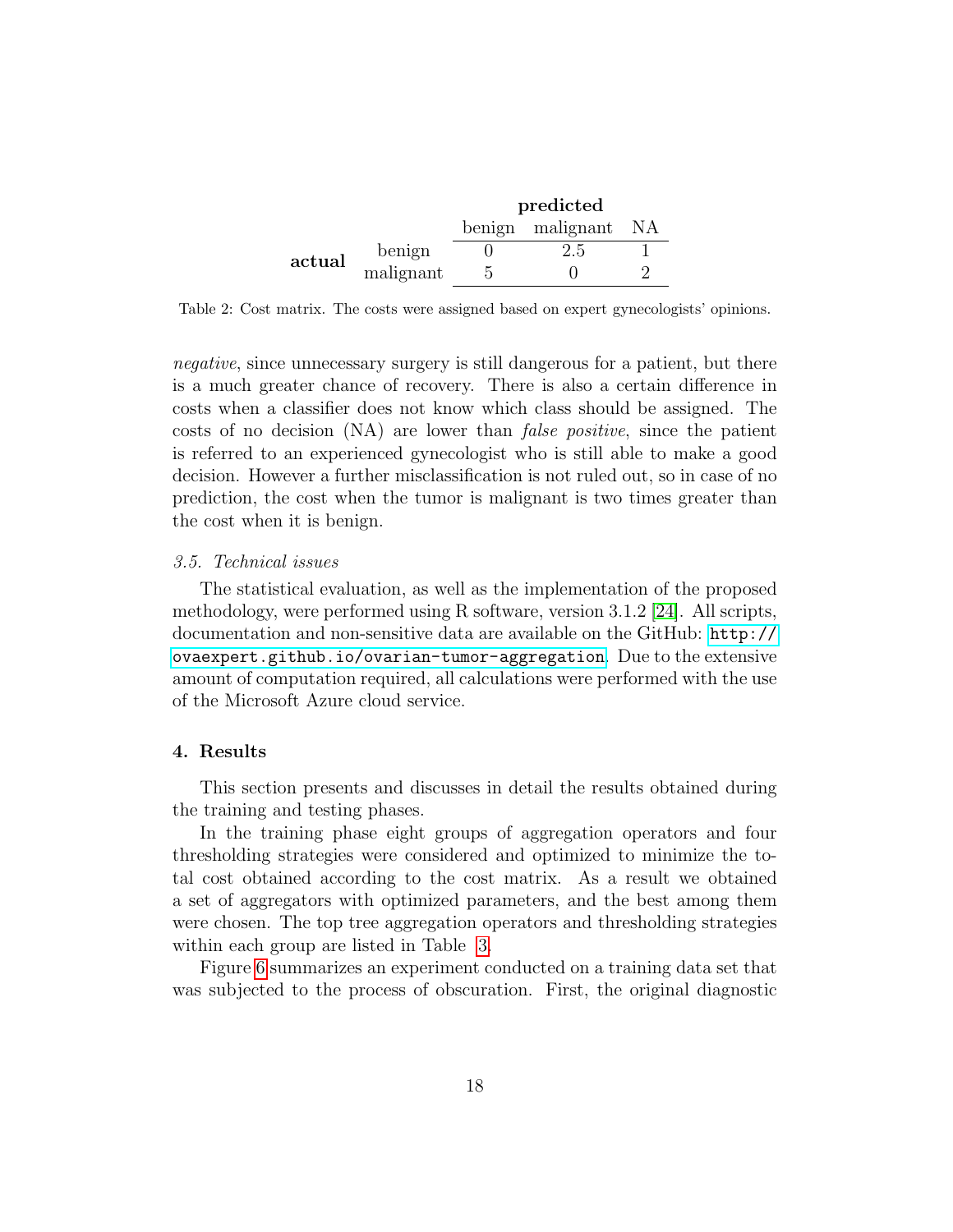<span id="page-18-0"></span>

|                                                                           |                                                                                                                                                                                                                                       | Performance measures with 95% CI                               |                                                          |                                                            |                                                          |  |  |
|---------------------------------------------------------------------------|---------------------------------------------------------------------------------------------------------------------------------------------------------------------------------------------------------------------------------------|----------------------------------------------------------------|----------------------------------------------------------|------------------------------------------------------------|----------------------------------------------------------|--|--|
| No.                                                                       | Operator parameters                                                                                                                                                                                                                   | Total cost                                                     | Decisiveness                                             | Sensitivity                                                | Specificity                                              |  |  |
| Integrals in interval mode given by $(A.15)$ and $(A.16)$                 |                                                                                                                                                                                                                                       |                                                                |                                                          |                                                            |                                                          |  |  |
| 1<br>$\overline{2}$<br>3                                                  | Choquet, $\mu_{\text{AUC}}, \hat{\tau}_{\text{cen},0.025}$<br>Choquet, $\mu_{\text{card}}, \hat{\tau}_{\text{cen},0.025}$<br>Sugeno, $\mu_{\text{card}}, \hat{\tau}_{\text{cen},0.025}$                                               | 80.0 $(\pm 28.8)$<br>$80.0~(\pm 27.8)$<br>$80.0~(\pm 26.1)$    | 92.0 $(\pm 4.0)$<br>92.0 $(\pm 4.1)$<br>87.4 $(\pm 4.9)$ | 82.6 $(\pm 11.0)$<br>84.8 $(\pm 10.3)$<br>90.9 $(\pm 8.0)$ | 93.0 $(\pm 4.6)$<br>91.3 $(\pm 5.3)$<br>89.0 $(\pm 6.2)$ |  |  |
|                                                                           | Integrals in numerical mode given by $(A.8)$ and $(A.9)$                                                                                                                                                                              |                                                                |                                                          |                                                            |                                                          |  |  |
| 4<br>5<br>6                                                               | Choquet, rep <sub>cen</sub> , $\mu_{\text{AUC}}, \tau_{0.025}$<br>Choquet, $rep_{\text{cen}}$ , $\mu_{\text{card}}$ , $\tau_{0.025}$<br>Sugeno, rep <sub>min</sub> , $\mu_{\text{card}}, \tau_{0.0}$                                  | $80.0~(\pm 28.8)$<br>$80.0~(\pm 27.8)$<br>$87.5~(\pm 31.8)$    | 92.0 $(\pm 4.0)$<br>92.0 $(\pm 4.1)$<br>$100.0(-)$       | 82.6 $(\pm 11.0)$<br>84.8 $(\pm 10.3)$<br>$86.5~(\pm 8.6)$ | 93.0 $(\pm 4.6)$<br>91.3 $(\pm 5.3)$<br>82.9 $(\pm 6.9)$ |  |  |
|                                                                           | Weighted means in interval mode given by $(A.13)$                                                                                                                                                                                     |                                                                |                                                          |                                                            |                                                          |  |  |
| 7<br>8<br>9                                                               | $\omega_{\text{wid}}, r = 2, \hat{\tau}_{\text{cen},0.025}$<br>$\omega_{em}$ , $r = 3$ , $\hat{\tau}_{cen, 0.0}$<br>$\omega_1, r = 2, \hat{\tau}_{\text{cen},0.025}$                                                                  | 75.5 $(\pm 26.2)$<br>77.5 $(\pm 28.1)$<br>79.0 $(\pm 27.5)$    | 97.1 $(\pm 2.6)$<br>$100.0(-)$<br>94.3 $(\pm 3.2)$       | 91.8 $(\pm 7.2)$<br>88.5 $(\pm 8.7)$<br>91.7 $(\pm 7.3)$   | 84.3 $(\pm 6.2)$<br>84.6 $(\pm 6.3)$<br>84.6 $(\pm 6.4)$ |  |  |
|                                                                           | Weighted means in numerical mode given by $(A.6)$                                                                                                                                                                                     |                                                                |                                                          |                                                            |                                                          |  |  |
| 10<br>11<br>12                                                            | rep <sub>min</sub> , $\omega_{ep}$ , $r = 3$ , $\tau_{0.0}$<br>rep <sub>cen</sub> , $\omega_{ep}$ , $r = 3$ , $\tau_{0.0}$<br>rep <sub>min</sub> , $\omega_{\text{wid}}$ , $r = 3$ , $\tau_{0.025}$                                   | 72.0 $(\pm 27.5)$<br>74.5 $(\pm 27.9)$<br>78.0 $(\pm 30.0)$    | 97.1 $(\pm 2.6)$<br>97.1 $(\pm 2.6)$<br>94.3 $(\pm 3.4)$ | 90.0 $(\pm 8.6)$<br>90.0 $(\pm 8.6)$<br>85.7 $(\pm 9.3)$   | 86.7 $(\pm 5.9)$<br>85.8 $(\pm 5.9)$<br>89.7 $(\pm 5.5)$ |  |  |
| Ordered Weighted Average (OWA) operators in interval mode given by (A.14) |                                                                                                                                                                                                                                       |                                                                |                                                          |                                                            |                                                          |  |  |
| 13<br>14<br>15                                                            | $\omega_{\text{dec}}, \pi_{\text{cen}}, \hat{\tau}_{\text{cen},0.025}$<br>$\omega_{\text{dec}}, \pi_{\text{min}}, \hat{\tau}_{\text{cen},0.025}$<br>$\omega_{\text{dec}}, \pi_{\text{wm}}, \hat{\tau}_{\text{cen},0.025}$             | 70.0 $(\pm 29.1)$<br>72.0 $(\pm 29.3)$<br>73.5 $(\pm 28.4)$    | 94.9 $(\pm 3.4)$<br>96.6 $(\pm 2.8)$<br>94.9 $(\pm 3.1)$ | 90.2 $(\pm 8.3)$<br>90.2 $(\pm 8.3)$<br>90.0 $(\pm 8.5)$   | 87.8 $(\pm 5.9)$<br>86.4 $(\pm 5.9)$<br>87.1 $(\pm 6.2)$ |  |  |
| Ordered Weighted Average (OWA) operators in numerical mode given by (A.7) |                                                                                                                                                                                                                                       |                                                                |                                                          |                                                            |                                                          |  |  |
| 16<br>17<br>18                                                            | $rep_{\text{cen}}, \omega_{\text{dec}}, \pi_{\text{cen}}, \tau_{0.025}$<br>$rep_{\text{cen}}, \omega_{\text{dec}}, \pi_{\text{min}}, \tau_{0.025}$<br>rep <sub>cen</sub> , $\omega_{\text{dec}}$ , $\pi_{\text{wm}}$ , $\tau_{0.025}$ | 70.0 $(\pm 29.1)$<br>72.0 $(\pm 29.3)$<br>73.5 $(\pm 28.4)$    | 94.9 $(\pm 3.4)$<br>96.6 $(\pm 2.8)$<br>94.9 $(\pm 3.1)$ | $90.2~(\pm 8.3)$<br>90.2 $(\pm 8.3)$<br>90.0 $(\pm 8.5)$   | 87.8 $(\pm 5.9)$<br>86.4 $(\pm 5.9)$<br>87.1 $(\pm 6.2)$ |  |  |
| t-operation based operators in interval mode given by $(A.17)$            |                                                                                                                                                                                                                                       |                                                                |                                                          |                                                            |                                                          |  |  |
| 19<br>20<br>21                                                            | $s_{\text{max}}, \alpha = 0.25, \hat{\tau}_{\text{cen},0.025}$<br>$t_{\rm min}, \alpha = 0.25, \hat{\tau}_{\rm max, 0.025}$<br>$t_{\rm min}, \alpha = 1.0, \hat{\tau}_{\rm max, 0.0}$                                                 | 78.0 $(\pm 26.6)$<br>89.5 $(\pm 28.5)$<br>$100.0 \ (\pm 35.0)$ | 94.3 $(\pm 3.4)$<br>94.9 $(\pm 3.1)$<br>$100.0(-)$       | 91.8 $(\pm 7.0)$<br>89.8 $(\pm 8.8)$<br>73.1 $(\pm 12.5)$  | 84.5 $(\pm 6.6)$<br>82.1 $(\pm 6.9)$<br>90.2 $(\pm 5.2)$ |  |  |
| t-operation based operators in numerical mode given by $(A.12)$           |                                                                                                                                                                                                                                       |                                                                |                                                          |                                                            |                                                          |  |  |
| 22<br>23<br>24                                                            | rep <sub>cen</sub> , $s_{\text{max}}$ , $\alpha = 0.25$ , $\tau_{0.025}$<br>rep <sub>max</sub> , $t_{\text{min}}$ , $\alpha = 0.25$ , $\tau_{0.025}$<br>rep <sub>min</sub> , $s_{\text{prod}}$ , $\alpha = 0.25$ , $\tau_{0.025}$     | 82.0 $(\pm 27.5)$<br>89.5 $(\pm 28.5)$<br>95.0 $(\pm 29.7)$    | 94.9 $(\pm 2.8)$<br>94.9 $(\pm 3.1)$<br>93.7 $(\pm 3.2)$ | 89.8 $(\pm 8.4)$<br>89.8 $(\pm 8.8)$<br>87.5 $(\pm 8.9)$   | 84.6 $(\pm 6.4)$<br>82.1 $(\pm 6.9)$<br>82.8 $(\pm 7.2)$ |  |  |

Table 3: Performance measures for the top three aggregation operators and thresholding strategies within each group. Abbreviations: Dec. – Decisiveness, Sen. – Sensitivity, Spec. – Specificity, Acc. – Accuracy. All measures, along with bootstrap percentile 95% confidence intervals, are achieved in the test set. The decisiveness, sensitivity and specificity are in percentage values.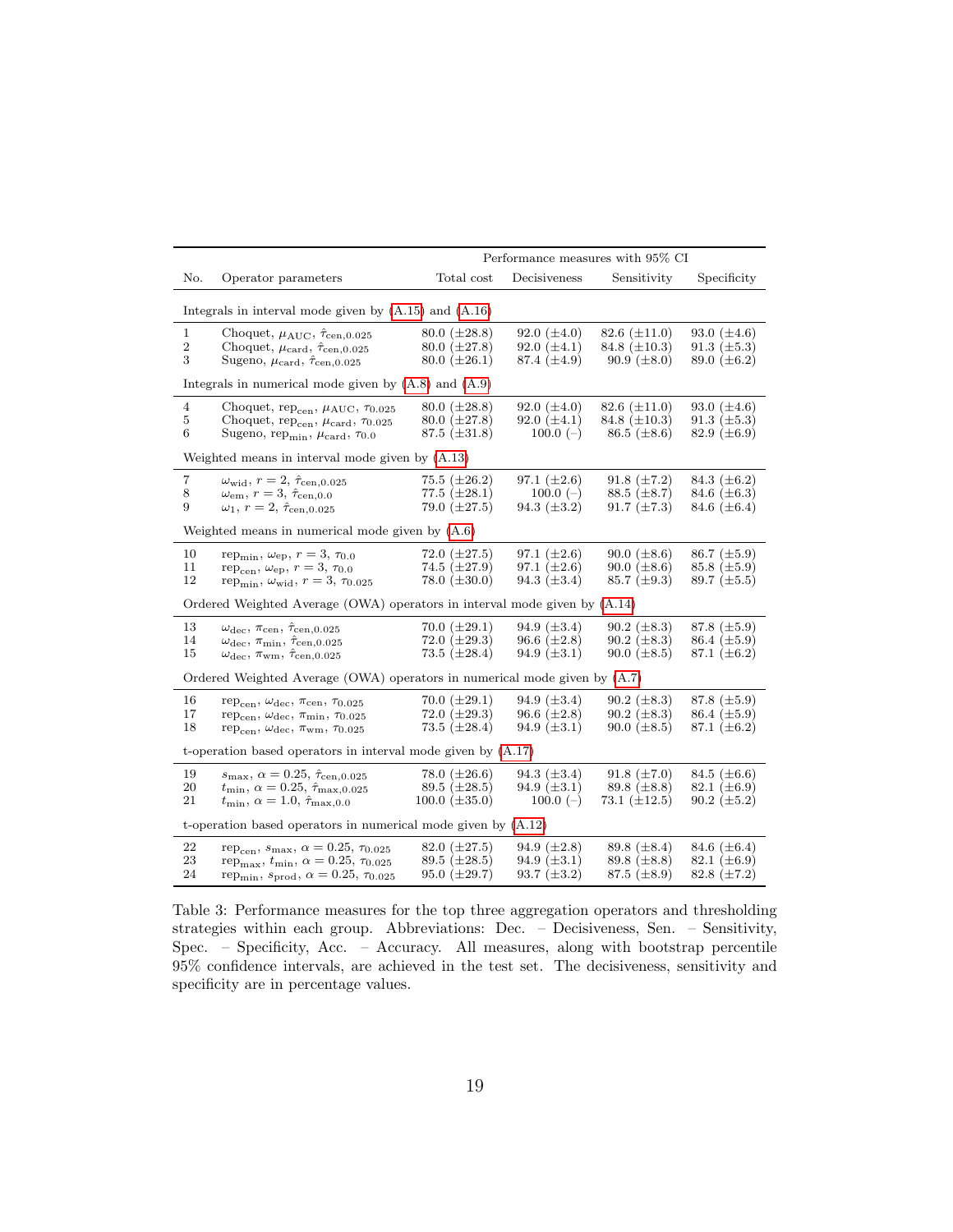models were run<sup>[1](#page-19-0)</sup> on that data and the total cost was calculated according to the cost matrix, for each model and each level of missing data. The graph of total costs is shown in Fig.  $6(a)$ . As expected, the cost grows rapidly with increasing level of missing data. This is because classical models are not able to make a diagnosis when some attributes' values are not available, thus they fail to predict any value (NA). Next, the diagnostic models were uncertaintified and again run on the training data with missing values. The results can be seen in Fig. [6\(](#page-20-0)b). This time the total cost for each of the models grows more slowly. This demonstrates that uncertaintification itself makes it possible to reduce the impact of data incompleteness on the effectiveness of diagnosis. Finally, in Fig. [6\(](#page-20-0)c) we can observe the cost of diagnosis obtained via aggregation. The diagram shows one arbitrarily chosen aggregation operator for each group. The total cost is much lower than in cases (a) and (b) for each level of missing data, and its growth is small. Consequently, the training phase allows us to obtain a set of aggregation operators that are significantly better for ovarian tumor diagnosis than single diagnostic models, for each level of missing data.

Next, the results obtained during the training phase were verified on the test data set with actual (not simulated) missing values. Figure [7](#page-21-0) presents the total cost for (a) original models, (b) uncertaintified models, and (c) aggregation operators. Again, the cost is highest for original models and lowest for aggregation operators. These results confirm the claim that aggregation operators are a good tool for diagnosis in the presence of missing data.

A detailed analysis of diagnostic models and the best aggregation operators is depicted in Fig. [8.](#page-22-1) The accuracy, sensitivity, specificity and decisiveness of each of the methods are presented. It can be seen that for the original models accuracy, sensitivity and specificity are quite high, but decisiveness is low – in many cases a patient is not diagnosed at all. On the other hand, aggregation operators produce equal or even higher values of accuracy, sensitivity and specificity, while at the same time achieving high decisiveness  $-$  a diagnosis is unavailable for fewer than  $10\%$  of patients. These are very good results, showing that aggregation is a promising way of improving the quality of medical diagnosis.

<span id="page-19-0"></span><sup>&</sup>lt;sup>1</sup>An original model may still classify if missingness of patients' features does not concern attributes used by the model. Although the original and uncertaintified models are not the subject of the optimisation in the proposed approach, they are plotted for comparison with the aggregation.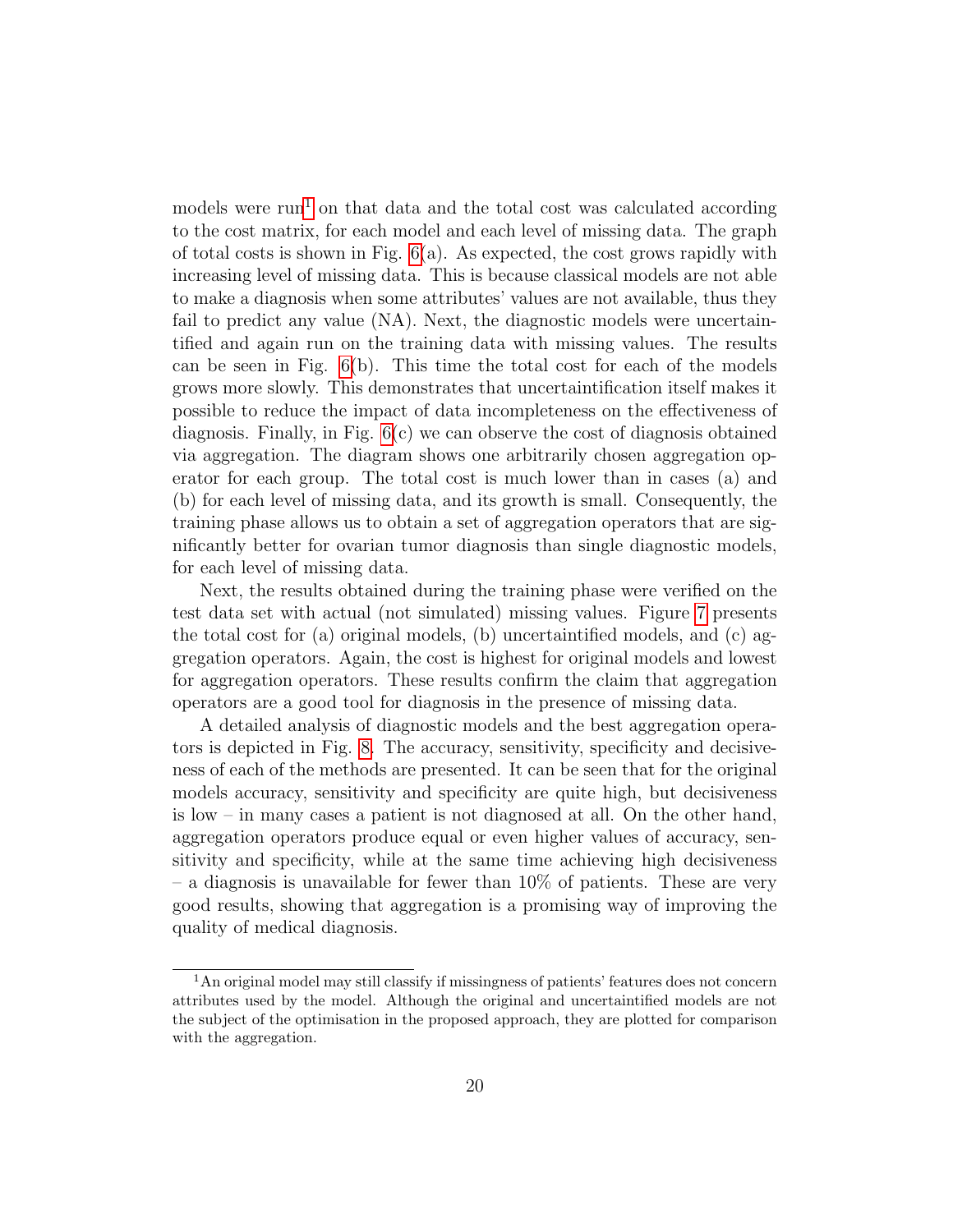<span id="page-20-0"></span>

Figure 6: Simulation results from (a) original models, (b) uncertaintified models and (c) aggregation groups. The aggregation groups show strategies with the lowest total cost achieved on the training set.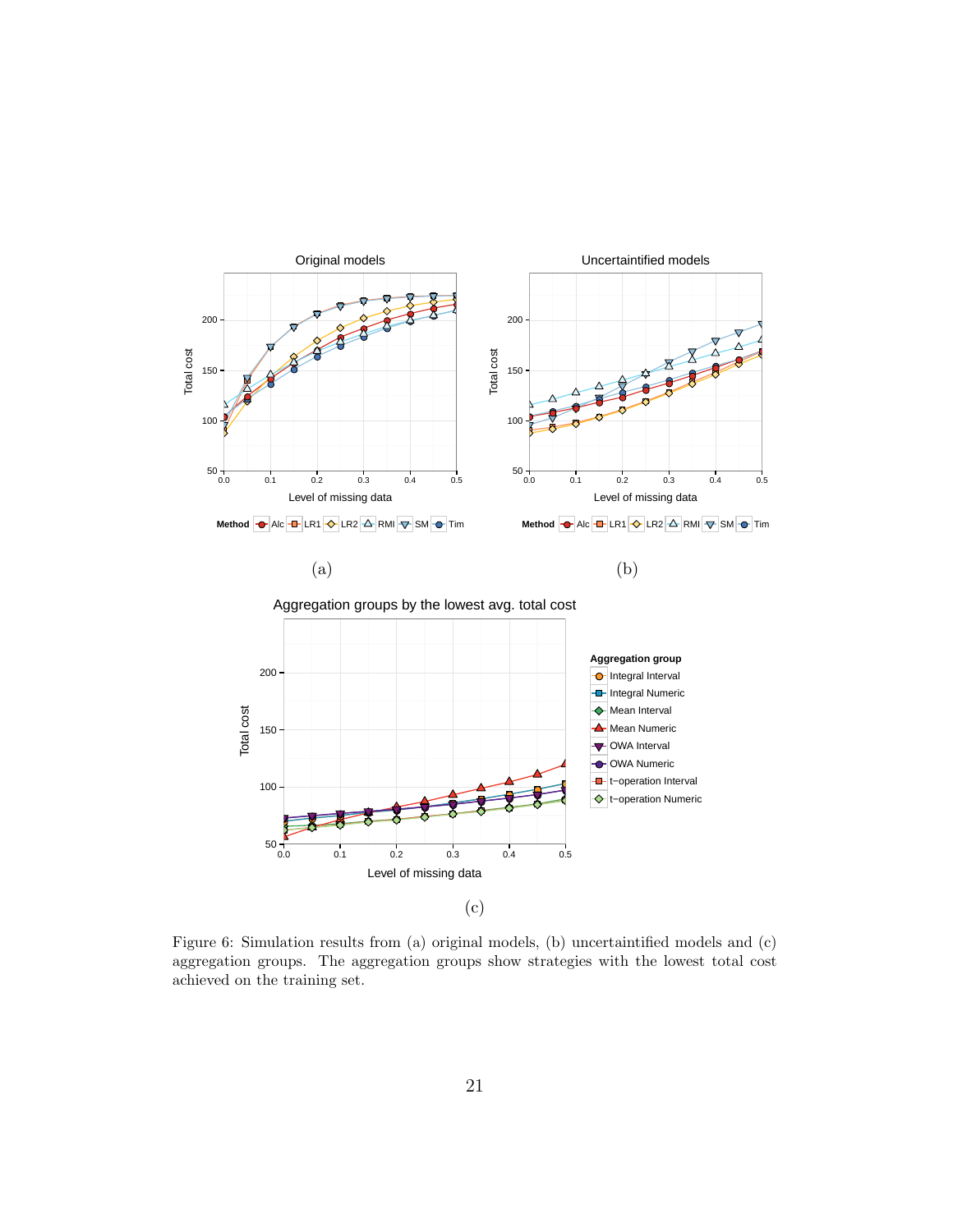<span id="page-21-0"></span>

Figure 7: Comparison of total cost performance on the test set among (a) original models, (b) uncertaintified models, and (c) aggregation groups.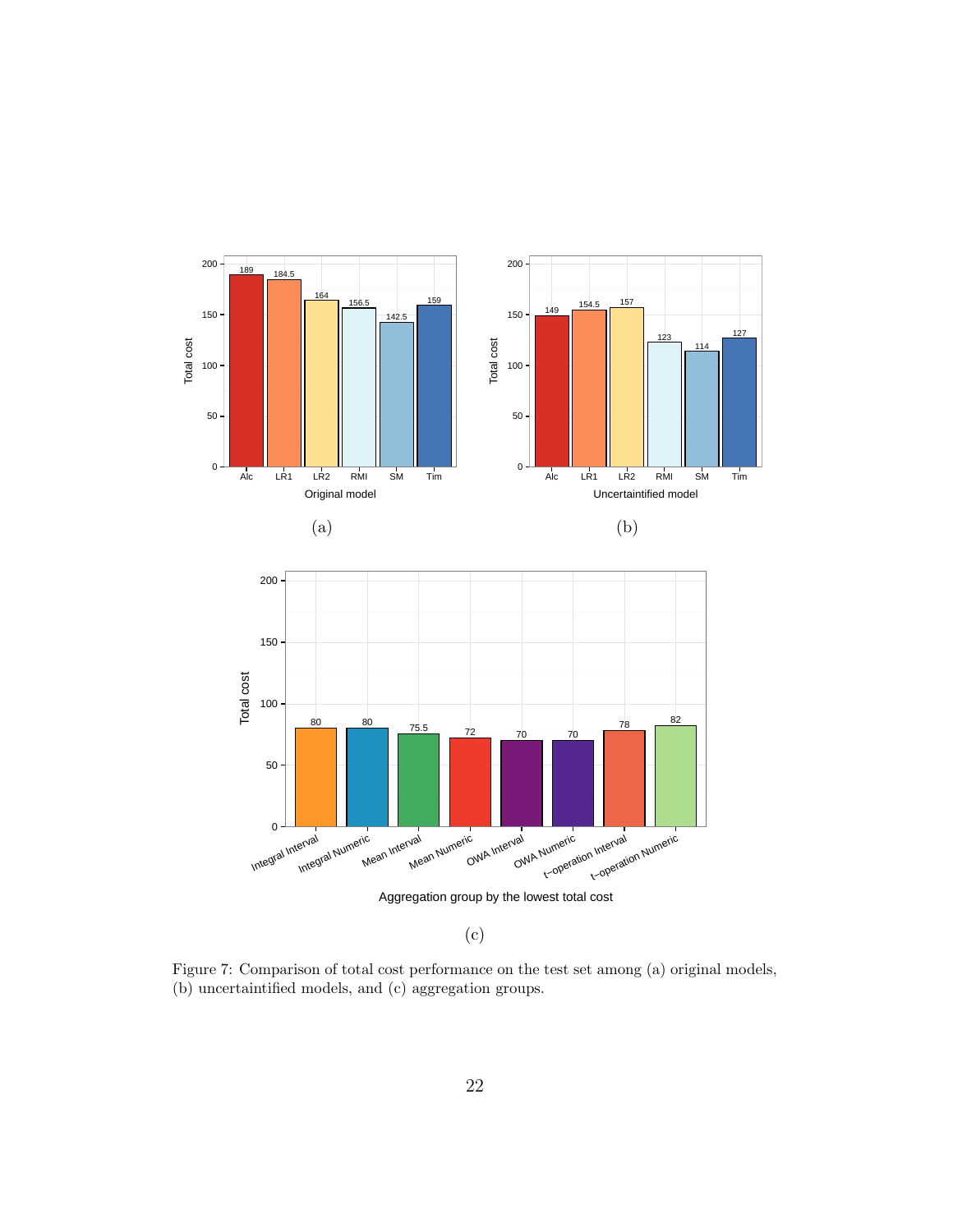<span id="page-22-1"></span>

Figure 8: Comparison of accuracy, sensitivity, specificity and decisiveness on the test set among (a) original models, (b) uncertaintified models, and (c) aggregation groups.

# <span id="page-22-0"></span>5. Discussion

There were at least two reasons for carrying out the present study. The first was to explore a new, general approach to dealing with missing data through uncertaintification and aggregation of existing methods. This goal was successfully achieved, and the results of the experiments confirmed that aggregation operators are a good tool to support decision-making in the presence of incomplete information.

The second objective was to incorporate aggregation methods into the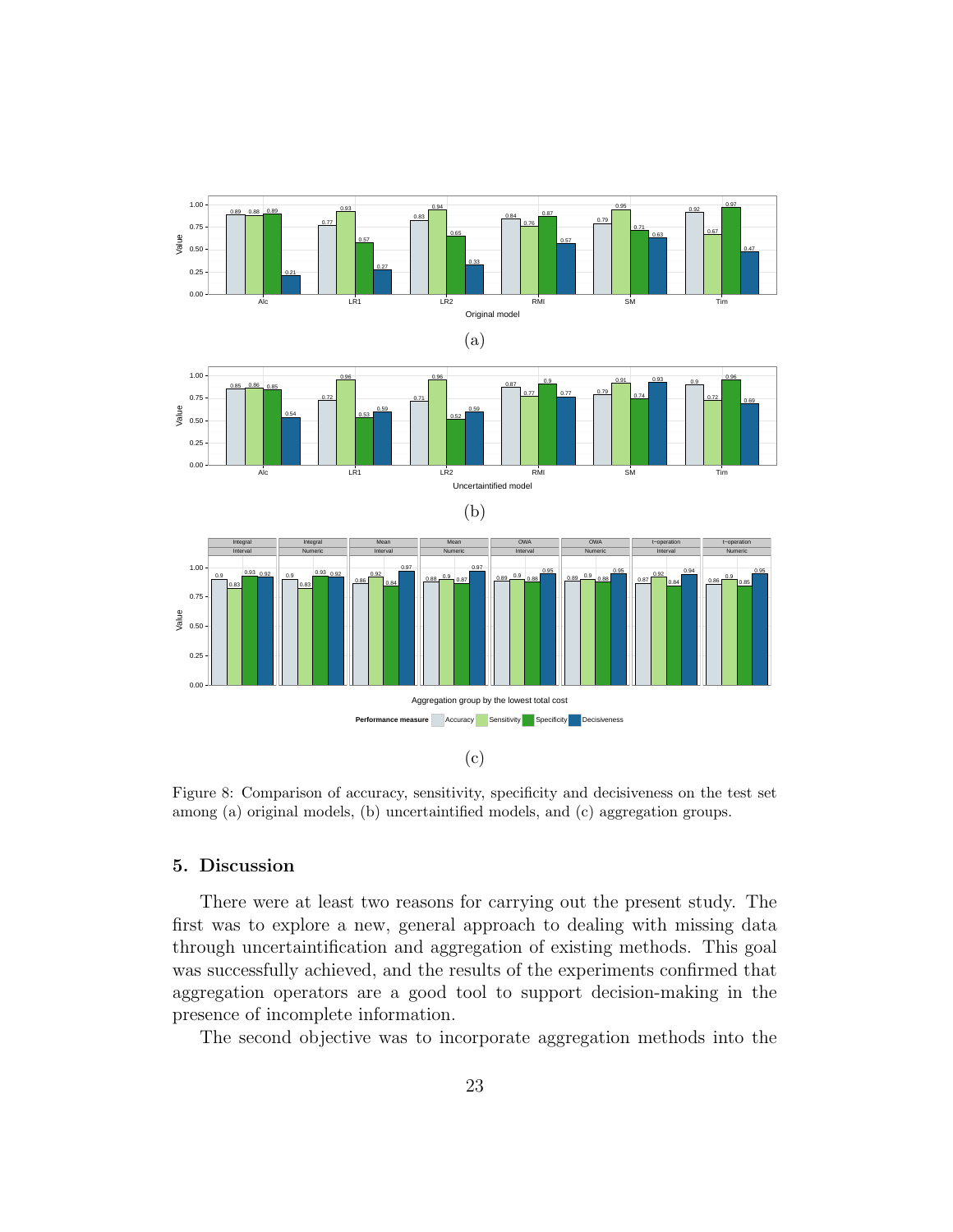OvaExpert system, to allow ovarian tumor diagnosis when some of the data are missing. OvaExpert is an innovative system based on machine learning techniques and computational intelligence. The system is designed to integrate present knowledge about ovarian tumors (models, scoring systems, reasoning schemes, etc.) into a single computer-aided system. Its main aim is to equip a physician with a convenient tool to collect and manage patient data, to minimize the negative impact of incomplete data on the final diagnosis, to improve the reliability and efficacy of the diagnosis, and finally to present the result in a way that gives maximum information to the doctor.

One of the diagnostic modules in OvaExpert is based on aggregation of diagnostic models. To this end we need to choose only one aggregation operator that is best suited to our problem. To select the best aggregation operator from those returned in the training and testing phases, we require that the following conditions be satisfied:

- sensitivity  $\geq 90\%$ ,
- specificity  $\geq 80\%$ ,
- sensitivity  $>$  specificity,
- decisiveness  $< 100\%$ .

The first two rules filter out aggregation operators with high sensitivity and specificity values. The third rule reflects the fact that in a medical context sensitivity is more important than specificity. Since these two measures are correlated there may be some models (aggregation operators) that trade off sensitivity for specificity – we reject such models. Finally, we exclude models with 100% decisiveness, since we do not wish to impose diagnoses that lack sufficient justification. In this case no decision, leading to further examinations, is better than a wrong decision.

The operator that was chosen for OvaExpert will be further referred to as OEA (OvaExpert Aggregator). It is an OWA operator defined by [\(A.7\)](#page-27-1) with the weight vector  $\omega_{\text{dec}}$ , rep<sub>cen</sub> as representative selector,  $\tau_{0.025}$  as threshold and  $\pi_{\min}$  is used to order input values (see Appendix A for detailed definitions). The total cost of this operator in comparison with the original diagnostic models is depicted in Fig. [9a](#page-24-1) (on the training dataset) and Fig. [9b](#page-24-1) (on the test dataset). OEA is significantly better than all of the other diagnostic models. This was verified with McNemar's statistical test, and the results are given in Table [4.](#page-25-0)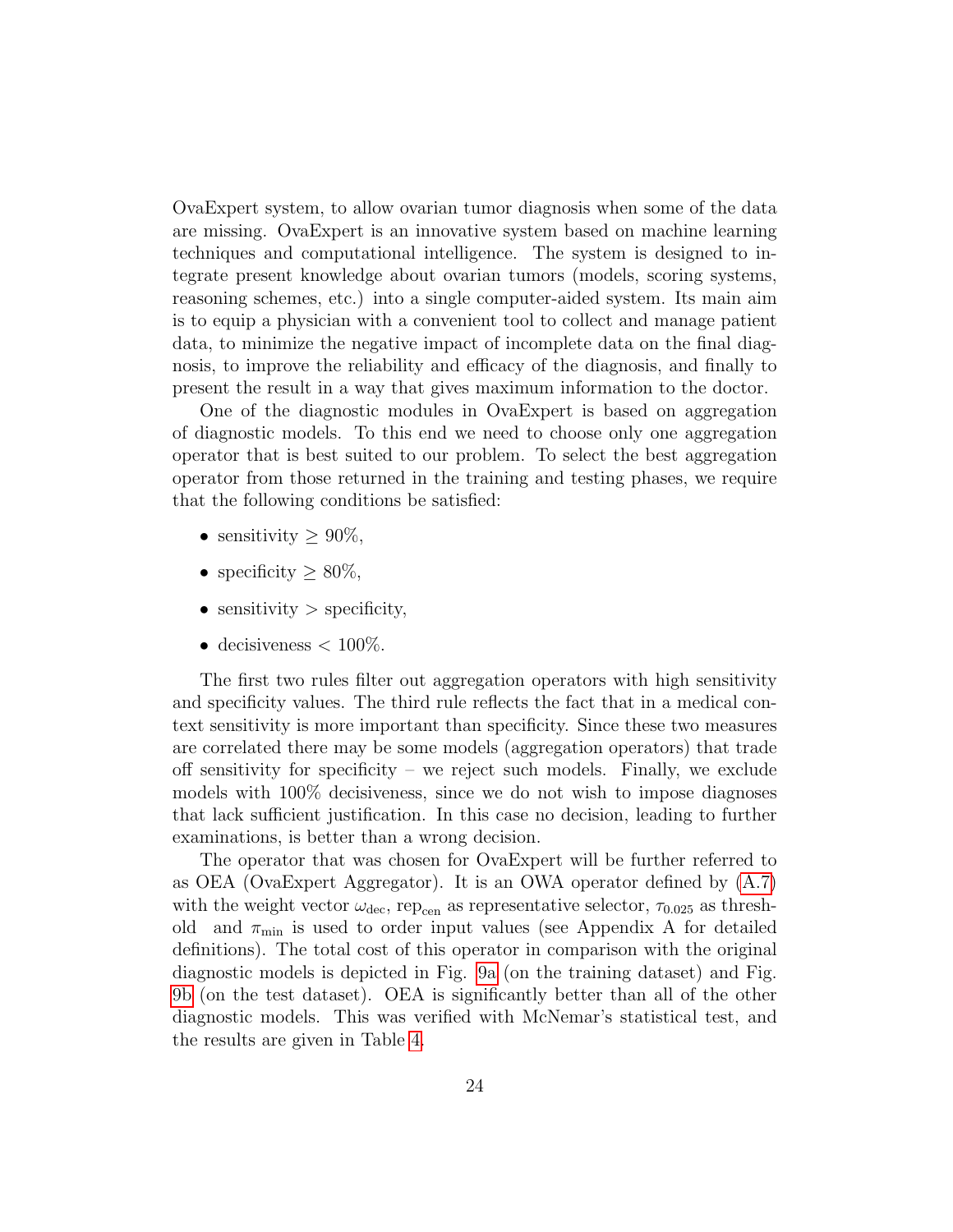<span id="page-24-1"></span>

Figure 9: A comparison of total costs between the original diagnostic models and the selected aggregation strategy in the training (a) and test (b) phases. The shaded area in (a) indicates lower and upper bounds of the total cost of the original models. The vertical range on the first bar in (b) indicates lower and upper bounds of the total cost of all original models.

# <span id="page-24-0"></span>6. Conclusions

The main contribution of the paper is the solution provided to the problem of making decisions under incomplete information. Our approach is based on interval modeling, uncertaintification and aggregation of existing models. We have not only presented the theoretical concept, but also conducted exhaustive testing and provided a framework written in R that can be used by other researchers in many disciplines, not only in medicine. Apart from the general method of dealing with missing data, we have developed OvaExpert, a complex system for diagnosis support. The results presented here form part of that system.

The basic conclusion of our study is that with our approach we can obtain better results in ovarian tumor diagnosis than when using known diagnostic models. This is especially evident when diagnosis is based on incomplete data. Using aggregation we can achieve a synergy effect and become able to cope with quite a large amount of missing data (up to 50%). Selected method (OEA) is able to give proper diagnosis despite missing data. Total cost of 72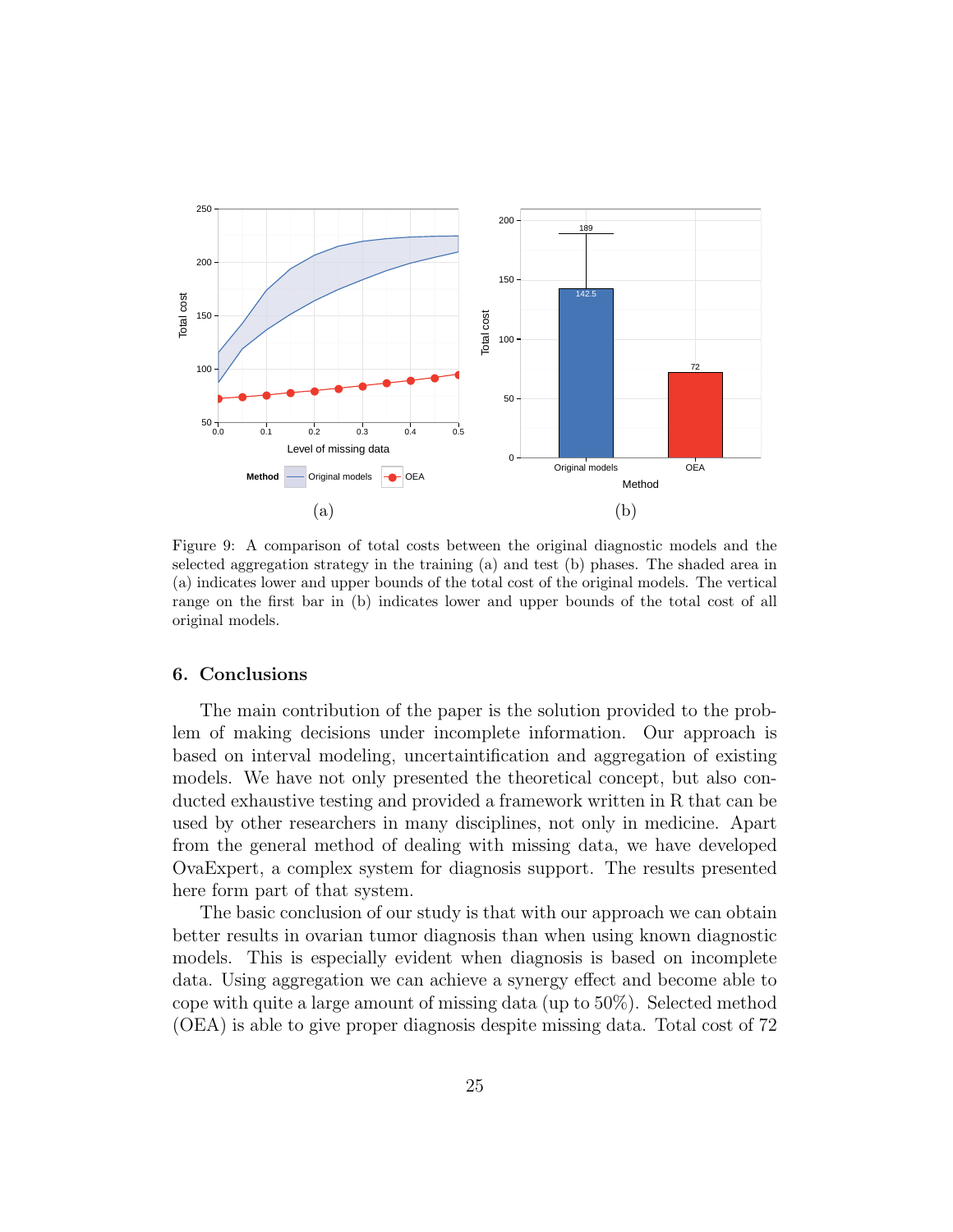<span id="page-25-0"></span>

|                 |            | Original models |              |         |         |         |                |
|-----------------|------------|-----------------|--------------|---------|---------|---------|----------------|
|                 |            | Alc.            | $_{\rm LR1}$ | LR2     | RMI     | SМ      | Tim.           |
| Uncertaintified | Alc.       | < 0.001         | < 0.001      | < 0.001 | 0.834   | 0.472   | 0.723          |
|                 | LR1        | < 0.001         | < 0.001      | < 0.001 | 0.406   | 0.080   | 1.000          |
| models          | LR2        | < 0.001         | < 0.001      | < 0.001 | 0.366   | 0.060   | 0.935          |
|                 | <b>RMI</b> | < 0.001         | < 0.001      | < 0.001 | < 0.001 | 0.001   | < 0.001        |
|                 | SМ         | < 0.001         | < 0.001      | < 0.001 | < 0.001 | < 0.001 | < 0.001        |
|                 | Tim.       | < 0.001         | < 0.001      | < 0.001 | 0.001   | 0.017   | < 0.001        |
|                 | OEA        | < 0.001         | < 0.001      | < 0.001 | < 0.001 | < 0.001 | 0.001<br>$\lt$ |

Table 4: McNemar's test with Benjamini-Hochberg correction between the original diagnostic models and the uncertaintified models with the selected aggregation strategy. It can be observed that the uncertaintified models significantly outperform the corresponding original models. Moreover, OEA significantly outperforms the original models ( $\alpha = 0.05$ ).

is very low compared to original diagnostic models (142.5-189). Moreover, very high sensitivity and specificity proves that proposed approach can be applied in real medical practice.

We are aware that such evaluation would benefit from the usage of other external datasets. One of the reasons for development of the OvaExpert system is to enable us to gather new medical data. We established a cooperation with some medical centres from Europe. Our goal is to create new, diversified datasets which are now not publicly available in this research field.

Our study was limited to the case of supporting ovarian tumor diagnosis, but it can be adapted to other decision-making problems for which models equivalent to diagnostic models are available. Our further research is aimed towards improving the aggregation methods so that they better suit the specifics of the patient's description. Moreover, considering the high cost of medical examinations, we wish to be able to distinguish attributes that must be filled from those that can remain empty without a significant loss of decisiveness. In addition, we have begun research into the possibility of using the developed methods in cardiology and in economics.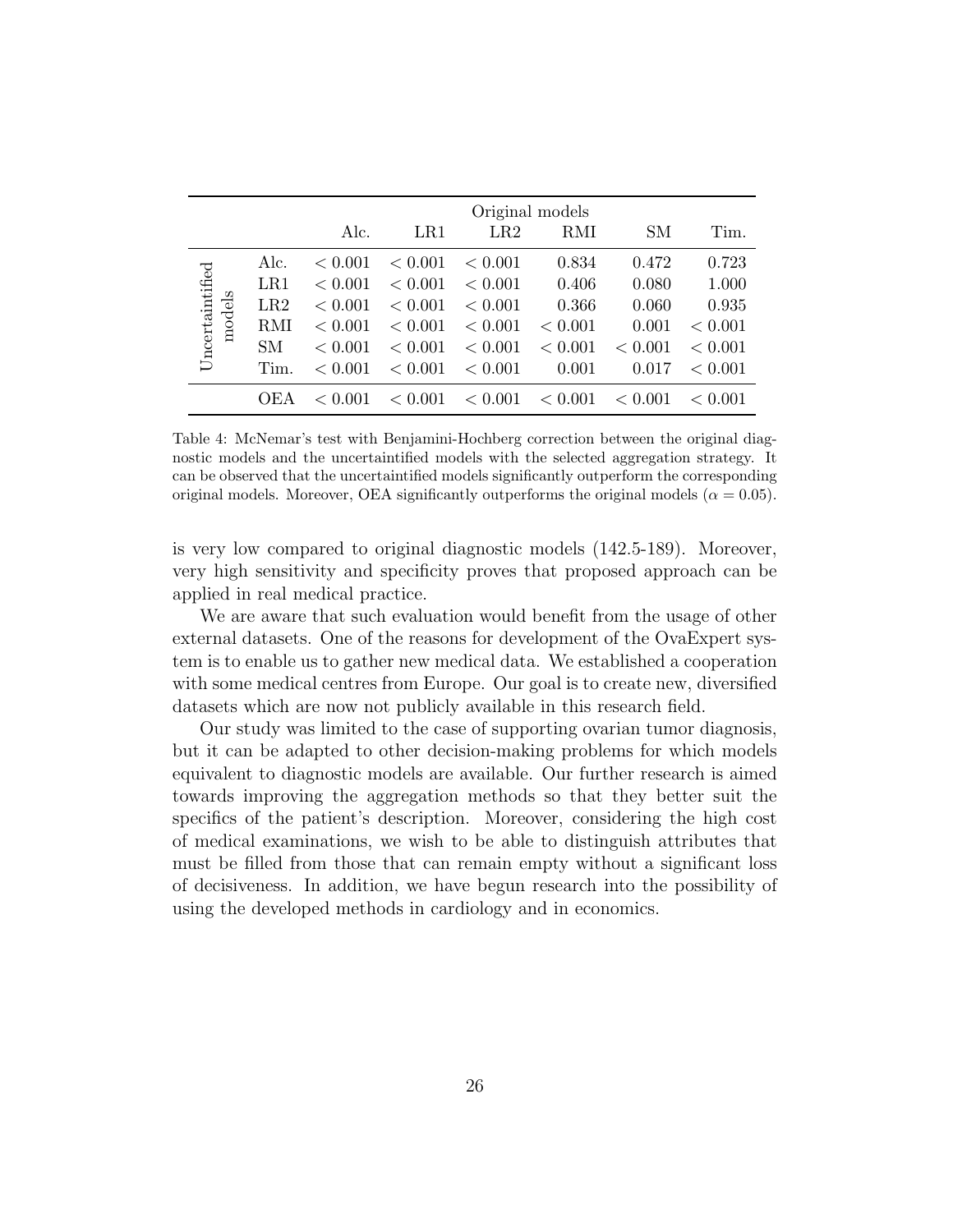# Appendix A. Evaluated approaches

This section describes all groups of aggregation operators and thresholding strategies with all required parameters (such as the method of weight calculation or selection of interval representatives) used in the evaluation.

# <span id="page-26-0"></span>Appendix A.1. Aggregation operators

This subsection lists all aggregation methods evaluated in our research. There are four groups of operators: r-means, OWA, integrals and t-operations. Each group is represented both in numerical and interval aggregation mode.

# <span id="page-26-1"></span>Appendix A.1.1. Weight calculation strategies

Many aggregation operators involve assigning appropriate weights to input values. The problem is the same regardless of the mode of aggregation. Thus, we combine the description of different weight calculation strategies into one subsection.

The following weight calculation strategies were implemented in this research:

• constant value:

$$
\omega_1([a,b]) = 1, \qquad (A.1)
$$

• interval length:

$$
\omega_{\text{wid}}([a, b]) = 1 - (b - a), \tag{A.2}
$$

• interval endpoint distance from 0.5:

$$
\omega_{ep}([a,b]) = \begin{cases}\n0 & \text{if } a \leq 0.5 \leq b \\
2(a-0.5) & \text{if } a \geq 0.5 \\
2(0.5-b) & \text{otherwise.} \n\end{cases}
$$
\n(A.3)

• interval center distance from 0.5:

$$
\omega_{\rm em}([a, b]) = 2 \cdot |0.5 - \frac{a+b}{2}|,\tag{A.4}
$$

- lower and upper bounds of interval and interval center ( $\omega_{\rm min}$ ,  $\omega_{\rm max}$  and  $\omega_{\rm cen}$ , respectively),
- combined interval center and width

$$
\omega_{\text{wm}}([a, b]) = \frac{a+b}{2} \cdot (1 - (b - a)). \tag{A.5}
$$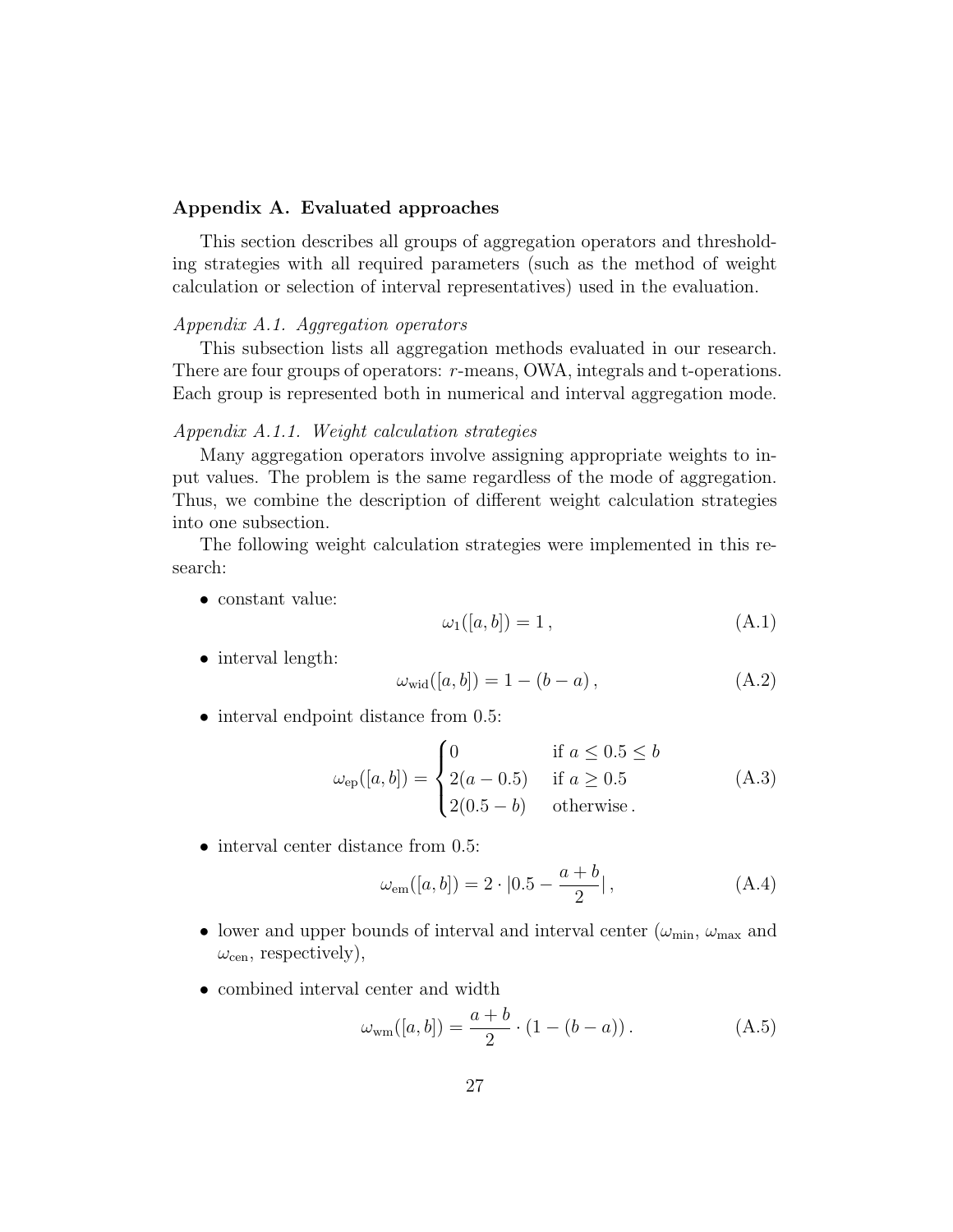# Appendix A.1.2. Numerical mode

Aggregation methods that operate in this mode use a single value that represents the whole interval. Such a representative of the interval  $\hat{x}$  is denoted by rep $(\hat{x})$ . We evaluated the three most obvious representatives, namely the lower ( $rep_{min}$ ) and upper ( $rep_{max}$ ) bound and center of the interval ( $rep_{cen}$ ). This behavior simplifies the problem to classical non-interval aggregation. For more information about the presented aggregation methods we refer the reader to [\[12\]](#page-32-4).

Weighted r-means. The weighted mean is probably the most commonly used method of aggregation.  $r$ -means generalize this concept by the using  $r$ th power of each argument (for  $r = 1$  the r-mean becomes the classical weighted mean). For weighted means, the selection of weights is crucial and determines the final outcome of the aggregation. The general formula for weighted  $r$ -mean is the following:

<span id="page-27-0"></span>
$$
Agg_{\text{mean}}(\hat{x}_1, \hat{x}_2, ..., \hat{x}_n) = \sqrt[r]{\frac{\sum_{i=1}^n \omega(\hat{x}_i) \cdot \text{rep}(\hat{x}_i)^r}{\sum_{i=1}^n \omega(\hat{x}_i)}}.
$$
(A.6)

Ordered weighted average  $(OWA)$ . This class of aggregation operators was developed by Yager in 1988 [\[25\]](#page-33-6)

<span id="page-27-1"></span>
$$
Agg_{OWA}(\hat{x}_1, \hat{x}_2, ..., \hat{x}_n) = \frac{\sum_{i=1}^n \omega_i \cdot \text{rep}(\hat{x}_{\pi(i)})}{\sum_{i=1}^n \omega_i}.
$$
 (A.7)

In contrast to the arithmetic mean, in the ordered weighted average the weight vector is constant, while the input variables are ordered with respect to a certain criterion. Our implementation of OWA supports the ordering of input values with respect to any of the weights introduced in [Appendix A.1.1.](#page-26-1) Such an ordering obtained from weight  $\omega$  is denoted by  $\pi_{\omega}$ . We used the following predefined weight vectors:

- $[0, 0.25, 0.5, 0.5, 0.75, 1]$  denoted by  $\omega_{\text{inc}}$ ,
- $[1, 0.75, 0.5, 0.5, 0.25, 0]$  denoted by  $\omega_{\text{dec}}$ ,
- $[0.1, 0.5, 1, 1, 0.5, 0.1]$  denoted by  $\omega_{\text{hill}}$ ,
- $[1, 0.5, 0.1, 0.1, 0.5, 1]$  denoted by  $\omega_{\text{pit}}$ .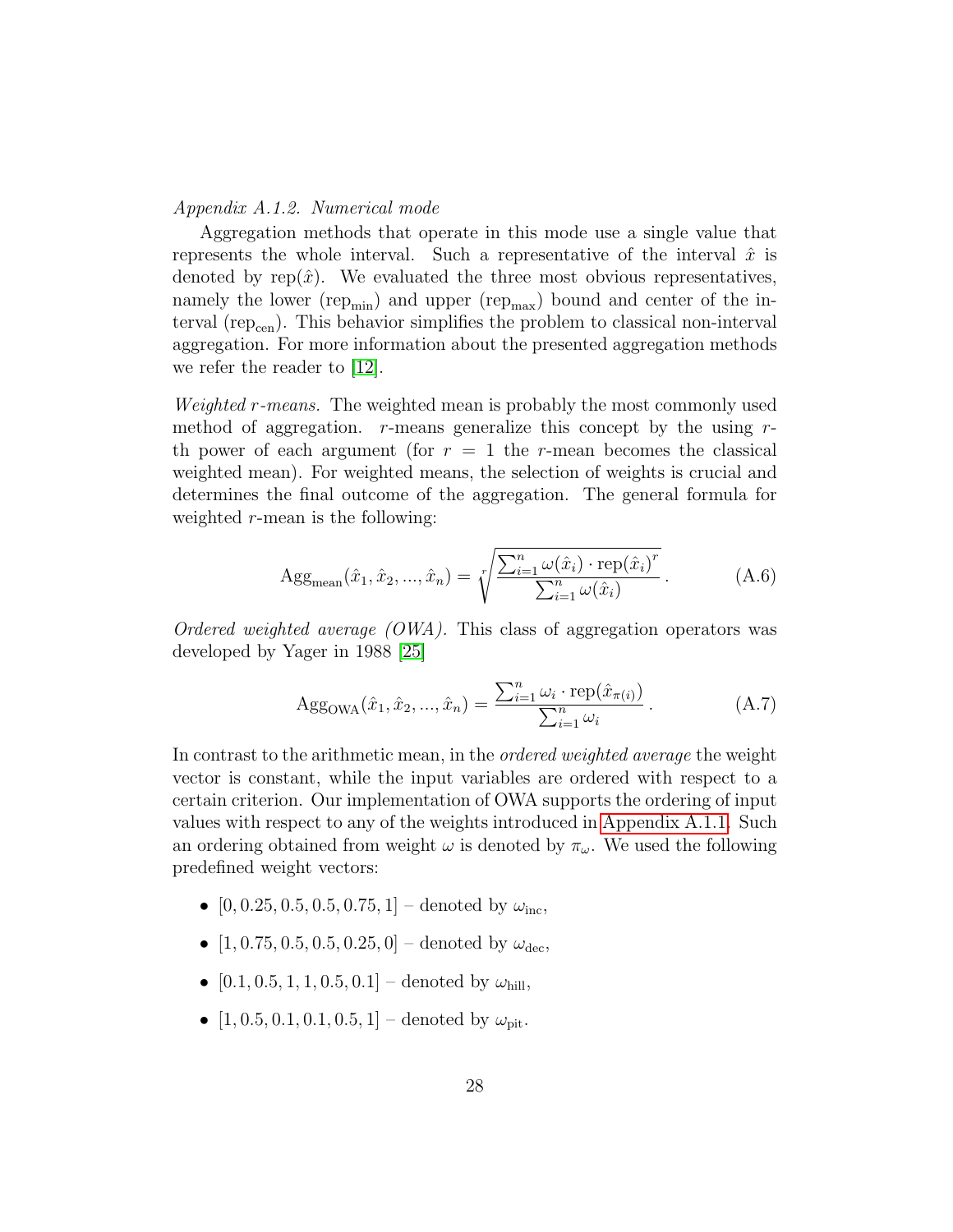Choquet and Sugeno integrals. These are two classes of aggregation operators defined with the use of the measure  $\mu$ . Their main advantage is that they are able to model interactions between input variables.

The Choquet integral is given by

<span id="page-28-0"></span>
$$
Agg_{Cho}(\hat{x}_1, \hat{x}_2, ..., \hat{x}_n) = \sum_{i=1}^n (\mu(H_i) - \mu(H_{i-1})) \cdot \text{rep}(\hat{x}_{\pi(i)})
$$
(A.8)

and the Sugeno integral by

<span id="page-28-1"></span>
$$
Agg_{\text{Sug}}(\hat{x}_1, \hat{x}_2, ..., \hat{x}_n) = \max_{i=1 \text{ to } n} \left[ \min(\mu(H_i), \text{rep}(\hat{x}_{\pi(i)}) \right] \tag{A.9}
$$

where  $H_i = {\pi(1), \pi(2), ..., \pi(i)}$ ,  $\pi$  is a non-decreasing permutation of input variables and  $\mu$  is a measure. The following measures are implemented in this research:

• set cardinality

$$
\mu_{\text{card}}(H) = \frac{|H|}{n} \tag{A.10}
$$

• additive measure

$$
\mu_{\text{AUC}}(\{h_1, h_2, ...\}) = \sum_{i=1} \mu(\{h_i\})
$$
\n(A.11)

where the measure of a singleton was determined using the area under the ROC curve (AUC) of the original diagnostic models (the greater the AUC, the higher the measure).

Triangular operations. The last class of numerical aggregation operators is based on triangular operations, namely:

- t-norms (for  $\alpha = 1$ ),
- t-conorms (for  $\alpha = 1$ ),
- soft t-norms (for  $\alpha < 1$ ),
- soft t-conorms (for  $\alpha < 1$ ).

This class of operators is given by the formula

<span id="page-28-2"></span>
$$
Agg_{\Phi}(\hat{x}_1, ..., \hat{x}_n) = \frac{1 - \alpha}{n} \sum_{i=1}^n \text{rep}(\hat{x}_{\pi(i)}) + \alpha \cdot \Phi(\text{rep}(\hat{x}_1), ..., \text{rep}(\hat{x}_n)). \tag{A.12}
$$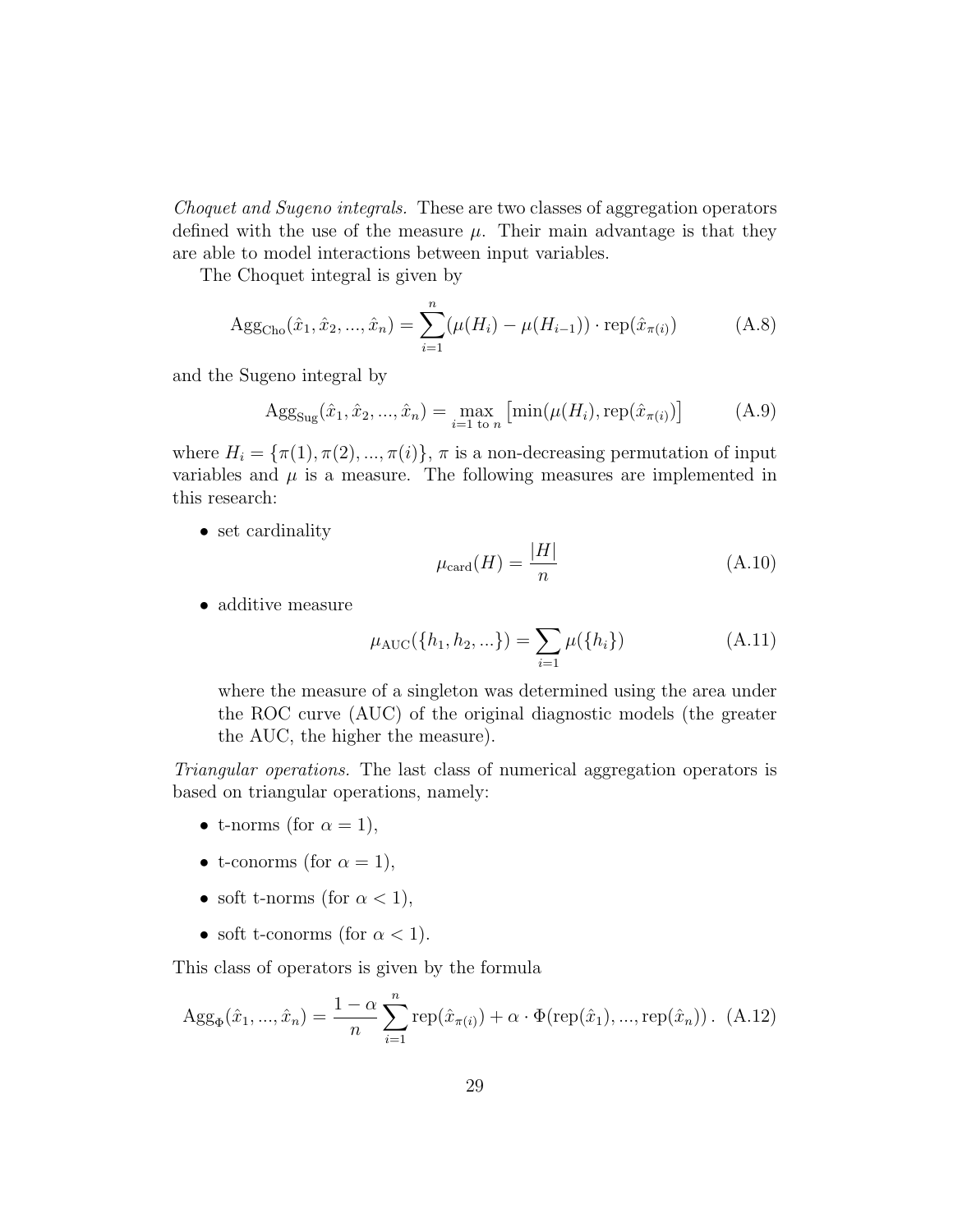# Appendix A.1.3. Interval mode

Interval mode utilizes the whole of the interval information. The literature contains two approaches to adapting numerical aggregation strategies to operate on interval data. The first involves use of interval arithmetic, and the second the application of the original operator to the lower and upper bound separately. Both methods are presented.

Interval weighted r-means. These aggregation operators are obtained from numerical r-means by the use of interval arithmetic for all calculations. The formula is as follows

<span id="page-29-2"></span>
$$
\hat{\text{Agg}}_{\text{mean}}(\hat{x}_1, \hat{x}_2, ..., \hat{x}_n) = \sqrt[n]{\frac{\sum_{i=1}^n \omega(\hat{x}_i) \times \hat{x}_i^r}{\sum_{i=1}^n \omega(\hat{x}_i)}}\tag{A.13}
$$

but now  $\sum$  denotes the sum of intervals, and multiplication (division) is replaced by multiplication (division) of interval by a constant.

Interval OWA. A generalization of OWA to operate on intervals was proposed by Yager [\[14,](#page-32-6) [26\]](#page-33-7)

<span id="page-29-3"></span>
$$
\hat{\text{Agg}}_{\text{OWA}}(\hat{x}_1, \dots, \hat{x}_n) = [\text{Agg}_{\text{OWA}}(\underline{x}_1, \dots, \underline{x}_n), \text{Agg}_{\text{OWA}}(\overline{x}_1, \dots, \overline{x}_n)] .
$$
 (A.14)

The main idea is to apply an OWA operator for the lower and upper bounds of the input intervals separately, and to form an interval from the two results.

Interval Choquet and Sugeno integrals. An analogous approach was applied to define interval Choquet and Sugeno integrals [\[14\]](#page-32-6). They are defined by

<span id="page-29-0"></span>
$$
\hat{\text{Agg}}_{\text{Cho}}(\hat{x}_1, \hat{x}_2, ..., \hat{x}_n) = [\text{Agg}_{\text{Cho}}(\underline{x}_{\pi(1)}, \underline{x}_{\pi(2)}, ..., \underline{x}_{\pi(n)}),
$$
  
\n
$$
\text{Agg}_{\text{Cho}}(\overline{x}_{\pi(1)}, \overline{x}_{\pi(2)}, ..., \overline{x}_{\pi(n)})]
$$
\n(A.15)

and

<span id="page-29-1"></span>
$$
\hat{\text{Agg}}_{\text{Sug}}(\hat{x}_1, \hat{x}_2, ..., \hat{x}_n) = [\text{Agg}_{\text{Sug}}(\underline{x}_{\pi(1)}, \underline{x}_{\pi(2)}, ..., \underline{x}_{\pi(n)}),
$$

$$
\text{Agg}_{\text{Sug}}(\overline{x}_{\pi(1)}, \overline{x}_{\pi(2)}, ..., \overline{x}_{\pi(n)})].
$$
(A.16)

Interval triangular norms and conorms. This approach can also be used to obtain interval aggregation operators based on triangular operations

<span id="page-29-4"></span>
$$
\hat{Agg}_{\Phi}(\hat{x}_1, \hat{x}_2, ..., \hat{x}_n) = [Agg_{\Phi}(\underline{x}_1, \underline{x}_2, ..., \underline{x}_n), Agg_{\Phi}(\overline{x}_1, \overline{x}_2, ..., \overline{x}_n)] . (A.17)
$$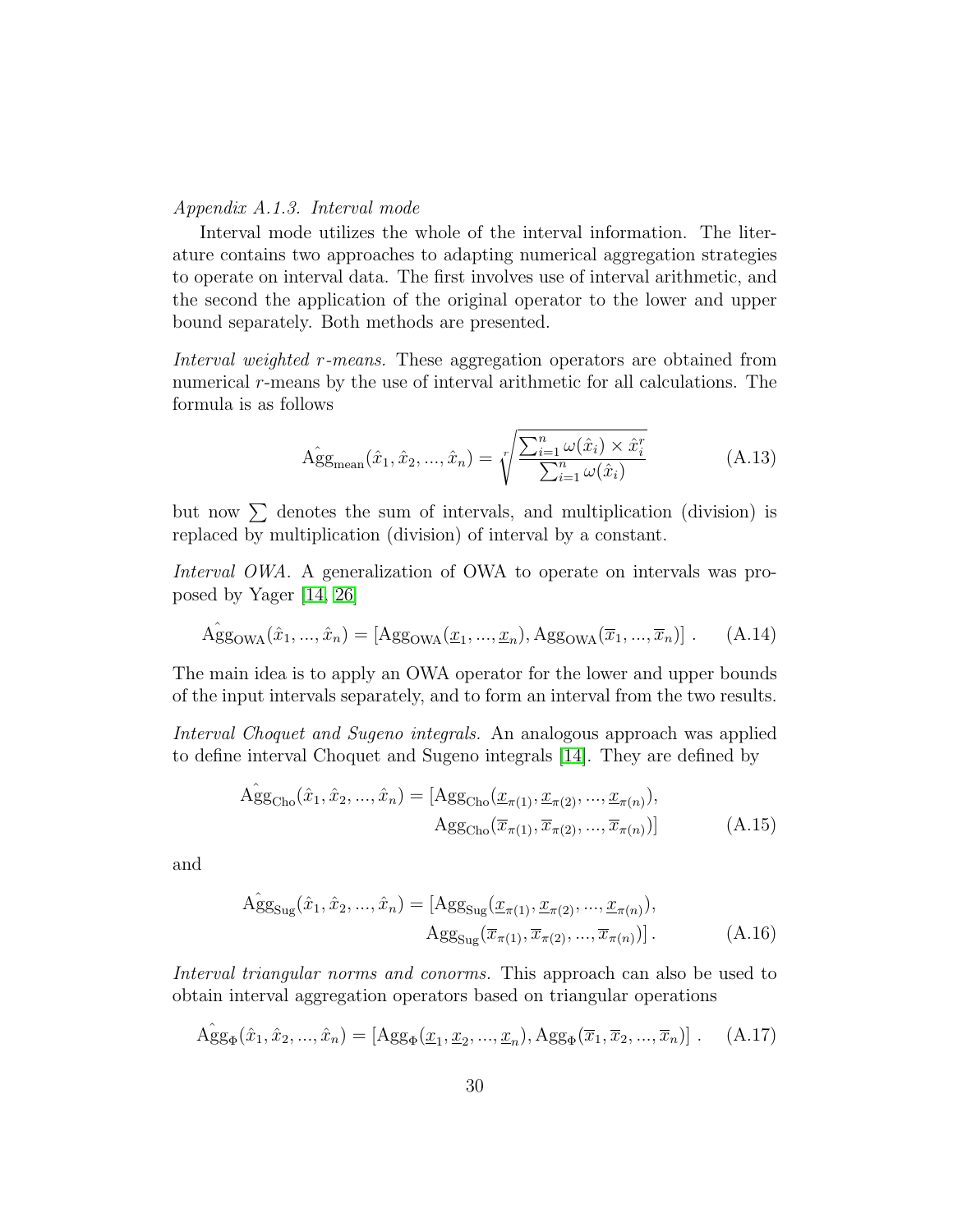# <span id="page-30-0"></span>Appendix A.2. Thresholding strategies

Thresholding is the third step in the proposed approach, which has the aim of converting a numerical or interval decision into a final diagnosis. This subsection lists all implemented and evaluated strategies for both numerical and interval modes.

# Appendix A.2.1. Numerical mode

For numerical decisions there is only one class of thresholding strategies – thresholding with margin  $\epsilon \in [-0.5, 0.5]$  – given by

$$
\tau_{\epsilon}(a) = \begin{cases} B & \text{if } a < 0.5 - \epsilon \\ M & \text{if } a \ge 0.5 + \epsilon \\ NA & \text{otherwise.} \end{cases}
$$
 (A.18)

Appendix A.2.2. Interval mode

For interval mode we evaluated three thresholding strategies. The first approach is to apply a numerical threshold to the interval representative, which results in

$$
\hat{\tau}_{\text{rep},\epsilon}([a,b]) = \tau_{\epsilon}(\text{rep}([a,b])). \tag{A.19)}
$$

The second is the interval version of thresholding with a margin given for each  $\epsilon \in [-0.5, 0.5]$  by

$$
\hat{\tau}_{\epsilon}([a, b]) = \begin{cases}\n\text{B} & \text{if } b < 0.5 + \epsilon \\
\text{M} & \text{if } a \ge 0.5 - \epsilon \\
\text{NA} & \text{otherwise.} \n\end{cases}
$$
\n(A.20)

The last approach involves calculation of the common part between intervals. Let  $len([a, b])$  denote the length of interval  $[a, b]$ . Then this thresholding strategy is given by

$$
\hat{\tau}_{cp}([a,b]) \begin{cases} \text{NA} & \text{if } |[a,b] \cap [0.5 - \epsilon, 0.5 + \epsilon]| > \\ & \max(|[a,b] \cap [0.5 + \epsilon, 1]|, |[a,b] \cap [0, 0.5 - \epsilon])| \\ \text{B} & \text{if } |[a,b] \cap [0.5 + \epsilon, 1]| < |[a,b] \cap [0, 0.5 - \epsilon]| \\ \text{M} & \text{otherwise.} \end{cases} \tag{A.21}
$$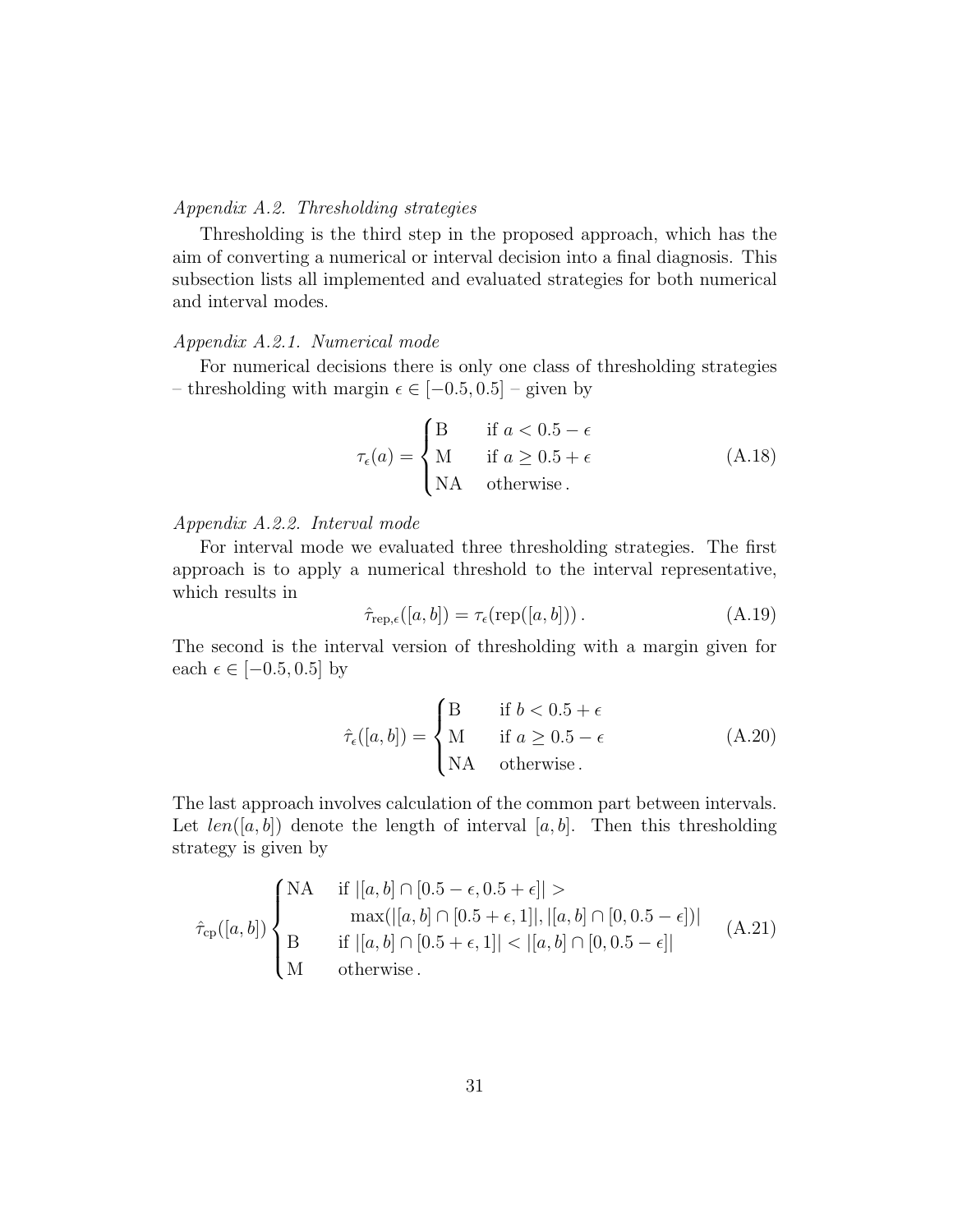#### Acknowledgments

The project was supported by the Microsoft Research Award and the Innovation Incubator program of the Polish Ministry of Higher Education.

- <span id="page-31-0"></span>[1] A. Wójtowicz, P. Zywica, et al., Dealing with Uncertainty in Ovarian Tumor Diagnosis, in: K. Atanassov, W. Homenda, et al. (Eds.), Modern Approaches in Fuzzy Sets, Intuitionistic Fuzzy Sets, Generalized Nets and Related Topics. Volume II: Applications, SRI PAS, Warsaw, 2014, pp. 151–158.
- <span id="page-31-1"></span>[2] A. Stachowiak, K. Dyczkowski, et al., A Bipolar View on Medical Diagnosis in OvaExpert System, in: T. Andreasen, H. Christiansen, et al. (Eds.), Flexible Query Answering Systems 2015: Proceedings of the 11th International Conference FQAS 2015, Cracow, Poland, October 26-28, 2015, Springer, 2016, pp. 483–492.
- <span id="page-31-2"></span>[3] T. De Waal, J. Pannekoek, S. Scholtus, Handbook of statistical data editing and imputation, Vol. 563, John Wiley & Sons, 2011.
- <span id="page-31-3"></span>[4] World Health Organization, Mortality database, [http://www.who.int/](http://www.who.int/healthinfo/mortality_data/) [healthinfo/mortality\\_data/](http://www.who.int/healthinfo/mortality_data/), online. Accessed on 17/11/2014.
- <span id="page-31-4"></span>[5] M. Stukan, M. Dudziak, et al., Usefulness of diagnostic indices comprising clinical, sonographic, and biomarker data for discriminating benign from malignant ovarian masses, Journal of Ultrasound in Medicine 34 (2) (2015) 207–217.
- <span id="page-31-5"></span>[6] R. Moszyński, P. Zywica, et al., Menopausal status strongly influences the utility of predictive models in differential diagnosis of ovarian tumors: An external validation of selected diagnostic tools, Ginekologia Polska 85 (12) (2014) 892–899.
- <span id="page-31-6"></span>[7] B. Van Calster, K. Van Hoorde, et al., Evaluating the risk of ovarian cancer before surgery using the ADNEX model to differentiate between benign, borderline, early and advanced stage invasive, and secondary metastatic tumours: prospective multicentre diagnostic study, British Medical Journal 349 (2014) g5920.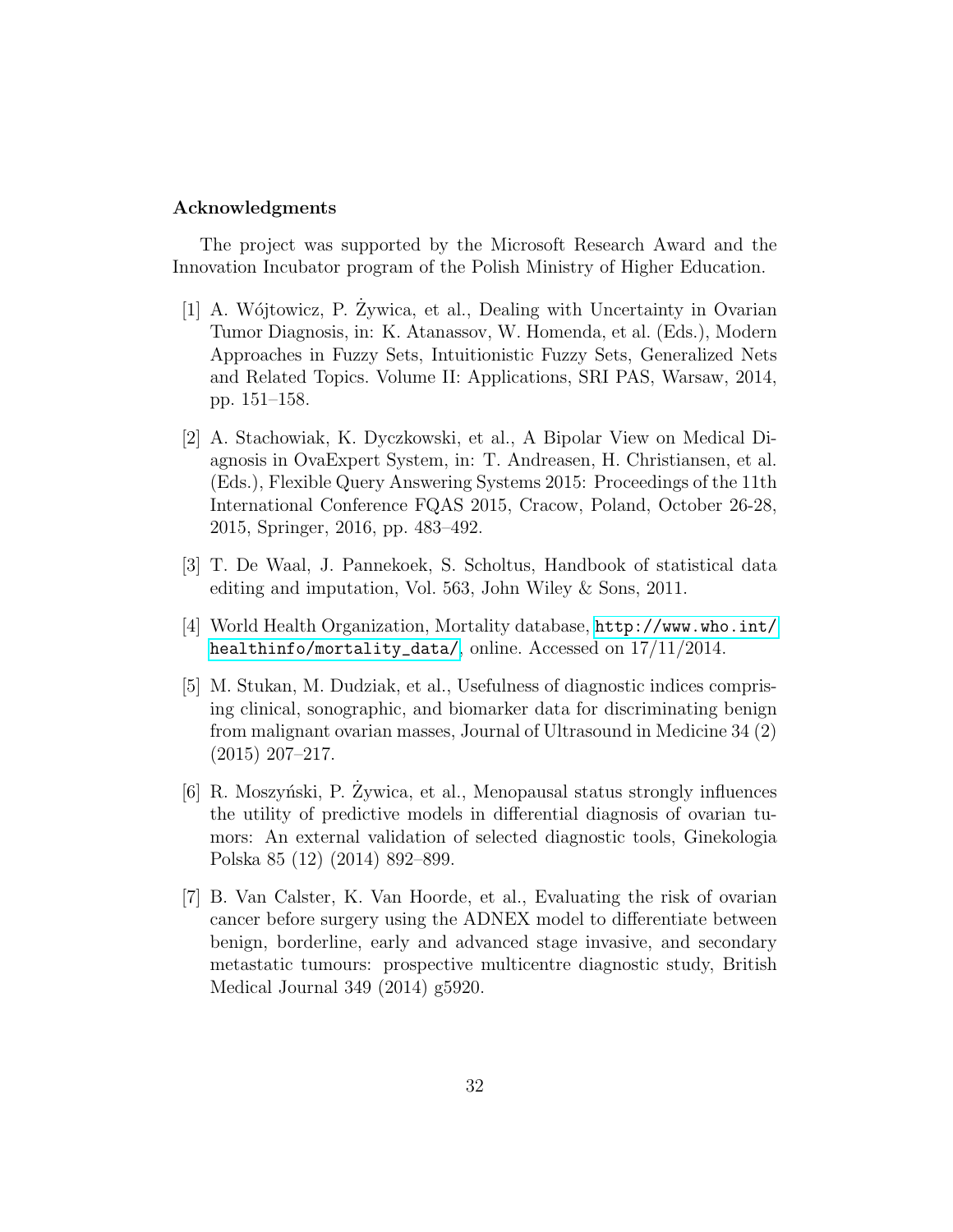- <span id="page-32-0"></span>[8] L. Zannoni, L. Savelli, et al., Intra- and interobserver agreement with regard to describing adnexal masses using International Ovarian Tumor Analysis terminology: reproducibility study involving seven observers, Ultrasound in Obstetrics & Gynecology 44 (1) (2014) 100–108.
- <span id="page-32-1"></span>[9] S. Hatch, Snowball in a Blizzard: A Physician's Notes on Uncertainty in Medicine, Basic Books, New York, 2016.
- <span id="page-32-2"></span>[10] P. Zywica, A. Wójtowicz, et al., Improving medical decisions under incomplete data using interval–valued fuzzy aggregation, in: Proceedings of 9th European Society for Fuzzy Logic and Technology (EUSFLAT), Gijón, Spain, 2015, pp. 577–584.
- <span id="page-32-3"></span>[11] R. E. Moore, Interval analysis, Vol. 4, Prentice-Hall Englewood Cliffs, 1966.
- <span id="page-32-4"></span>[12] G. Beliakov, A. Pradera, et al., Aggregation functions: A guide for practitioners, Springer, Berlin Heidelberg, 2007.
- <span id="page-32-5"></span>[13] G. Deschrijver, E. Kerre, Aggregation operators in interval-valued fuzzy and atanassov's intuitionistic fuzzy set theory, in: H. Bustince, J. Herrera, Fand Montero (Eds.), Fuzzy Sets and Their Extensions: Representation, Aggregation and Models, Springer, 2008, pp. 183–203.
- <span id="page-32-6"></span>[14] R. Yager, OWA aggregation of intuitionistic fuzzy sets, International Journal of General Systems 38 (6) (2009) 617–641.
- <span id="page-32-7"></span>[15] G. Deschrijver, E. Kerre, Implicators based on binary aggregation operators in interval-valued fuzzy set theory, Fuzzy Sets and Systems 153 (2) (2005) 229–248.
- <span id="page-32-8"></span>[16] G. Beliakov, H. Bustince, et al., Aggregation for Atanassov's intuitionistic and interval valued fuzzy sets: The median operator, IEEE Transactions on Fuzzy Systems 20 (3) (2012) 487–498.
- <span id="page-32-9"></span>[17] D. Dubois, H. Prade, Formal representations of uncertainty, Decisionmaking Process: Concepts and Methods (2009) 85–156.
- <span id="page-32-10"></span>[18] D. Szpurek, R. Moszyński, et al., An ultrasonographic morphological index for prediction of ovarian tumor malignancy, European Journal of Gynaecological Oncology 26 (1) (2005) 51–54.